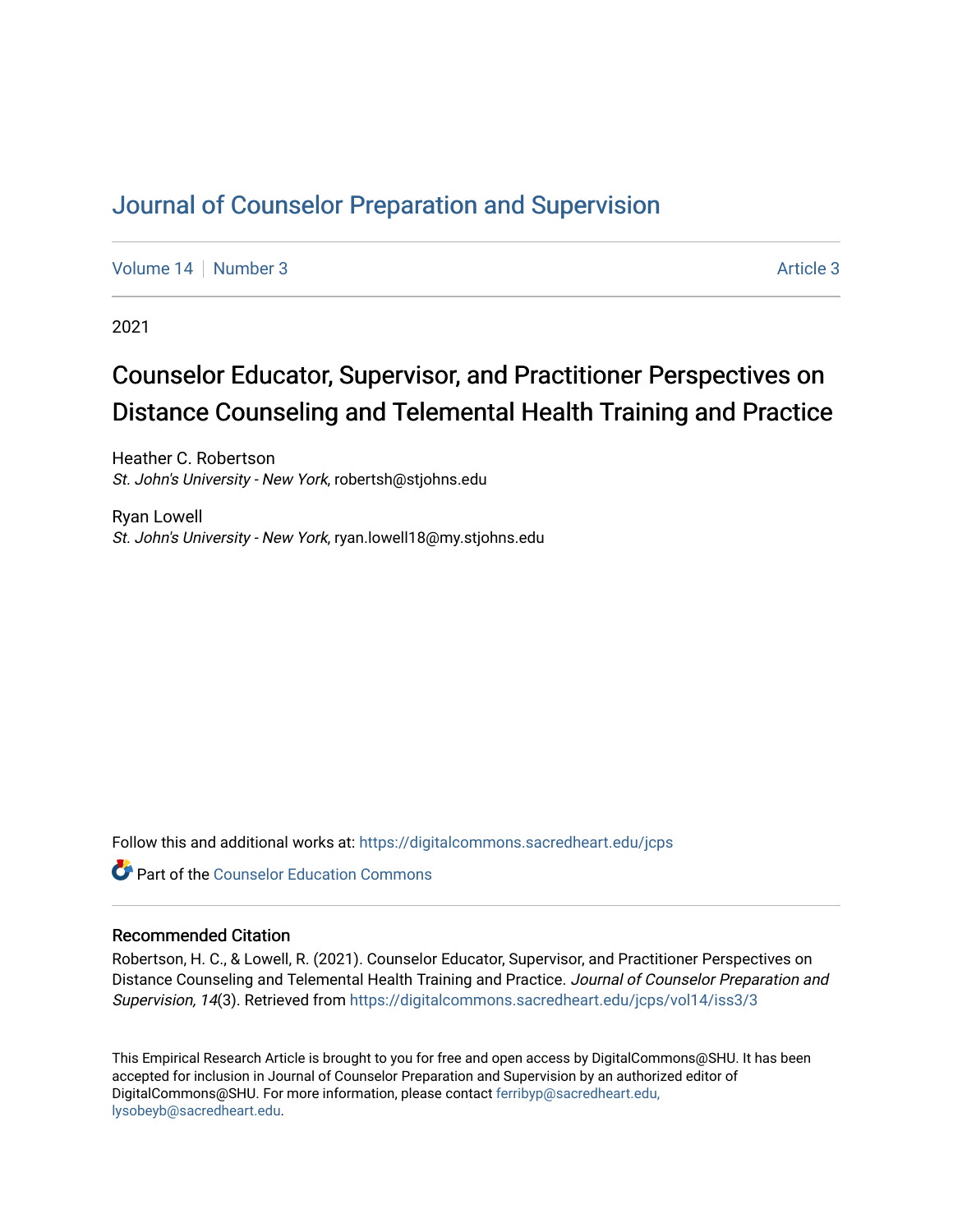# Counselor Educator, Supervisor, and Practitioner Perspectives on Distance Counseling and Telemental Health Training and Practice

### Abstract

As distance counseling and telemental health practices continue to grow, it is unclear how counselor training programs are responding to the change or how frequently supervisors and practitioners utilize distance modalities. Counseling professionals (N =103) were surveyed to examine their perceptions of distance counseling training and practice. Respondents indicated multiple roles as Counselor Educators (CE, n = 74), Counseling Supervisors (CS, n = 61), and Counseling Practitioners (CP, n = 86). The majority of CE expressed dissatisfaction with amount of distance counseling content in their training program yet felt confident to teach distance counseling and TMH concepts. Personal experience with distance supervision or distance counseling was low among CS and CP, although these groups exhibited high confidence in practicing distance supervision and distance counseling. Nearly all respondents had sought additional professional development training in distance counseling and/or TMH. The findings emphasize a need for consistency in TMH professional development training, as well as opportunities to infuse distance counseling content into student training programs and curricula.

### Keywords

distance counseling, telemental health, training, counselor educator, counseling supervisor, counselor

### Author's Notes

This research was partially funded by a grant from the North Atlantic Region Association for Counselor Education and Supervision (NARACES).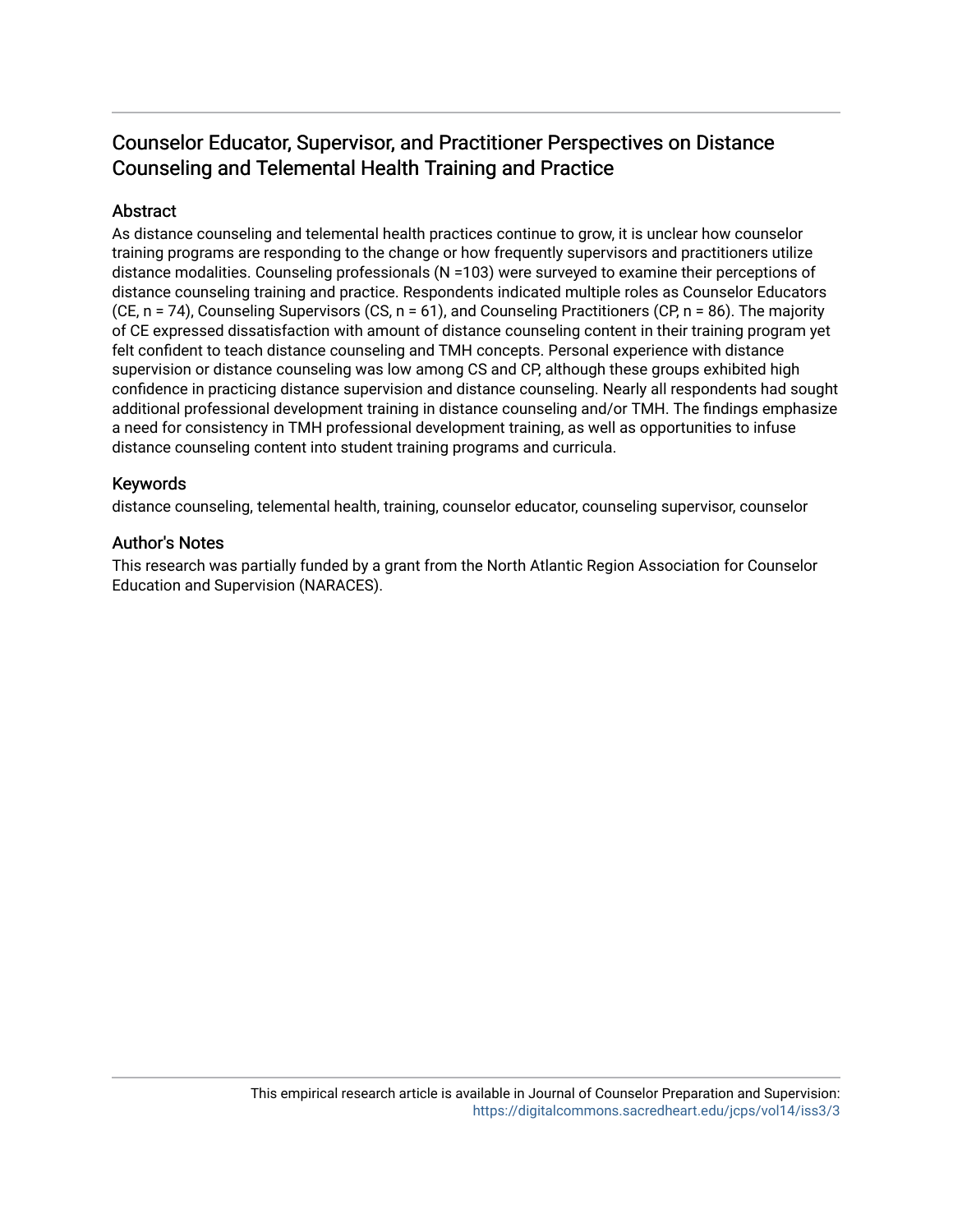Distance counseling and telemental health (TMH) have been referred to as cyber counseling, online counseling, e-therapy, e-counseling, telecounseling, telepsychology, technology assisted counseling, web-based counseling, and many other terms (Ostrowski & Collins, 2016). The American Counseling Association (ACA) uses the term "distance counseling" (p. 17) in its 2014 Code of Ethics. The American Mental Health Counseling Association (AMHCA) uses the terms "telehealth" and "distance counseling" (p. 10) in its 2015 Code of Ethics, and later published a white paper on the use of "technology assisted counseling" (2017, p. 1). The American Psychological Association (APA) publishes guidelines for practicing "telepsychology" (2013, p. 791). While these terms differ, each of these organizations agree that counseling no longer encompasses only face-to-face (F2F), live counseling, but includes distance modalities, such as telephone, video conferencing, email, text messaging, chat, mobile applications ("apps"), and online forums.

Most recently, the term telemental health (TMH) has been widely utilized to encompass the use of technology across mental health counseling professions. It is important to recognize that strictly using the term "telemental health" or "TMH" in practitioner literature and research may unintentionally exclude counselors who utilize distance practices but view mental health counseling as beyond their scope of practice. Counseling practitioners, such as school and career counselors, are utilizing technology in their counseling practice which does not include mental health counseling (Harris-Bowlsbey & Sampson, 2005; Steele et al., 2015; Venable, 2010; Wilczenski & Coomey, 2006). Like other professional counseling organizations, the American School Counselors Association (ASCA, 2010) and the National Career Development Association (NCDA, 2015) have updated their most recent codes of ethics to include content on distance counseling and the use of technology in counseling. In order to include all counseling specialties,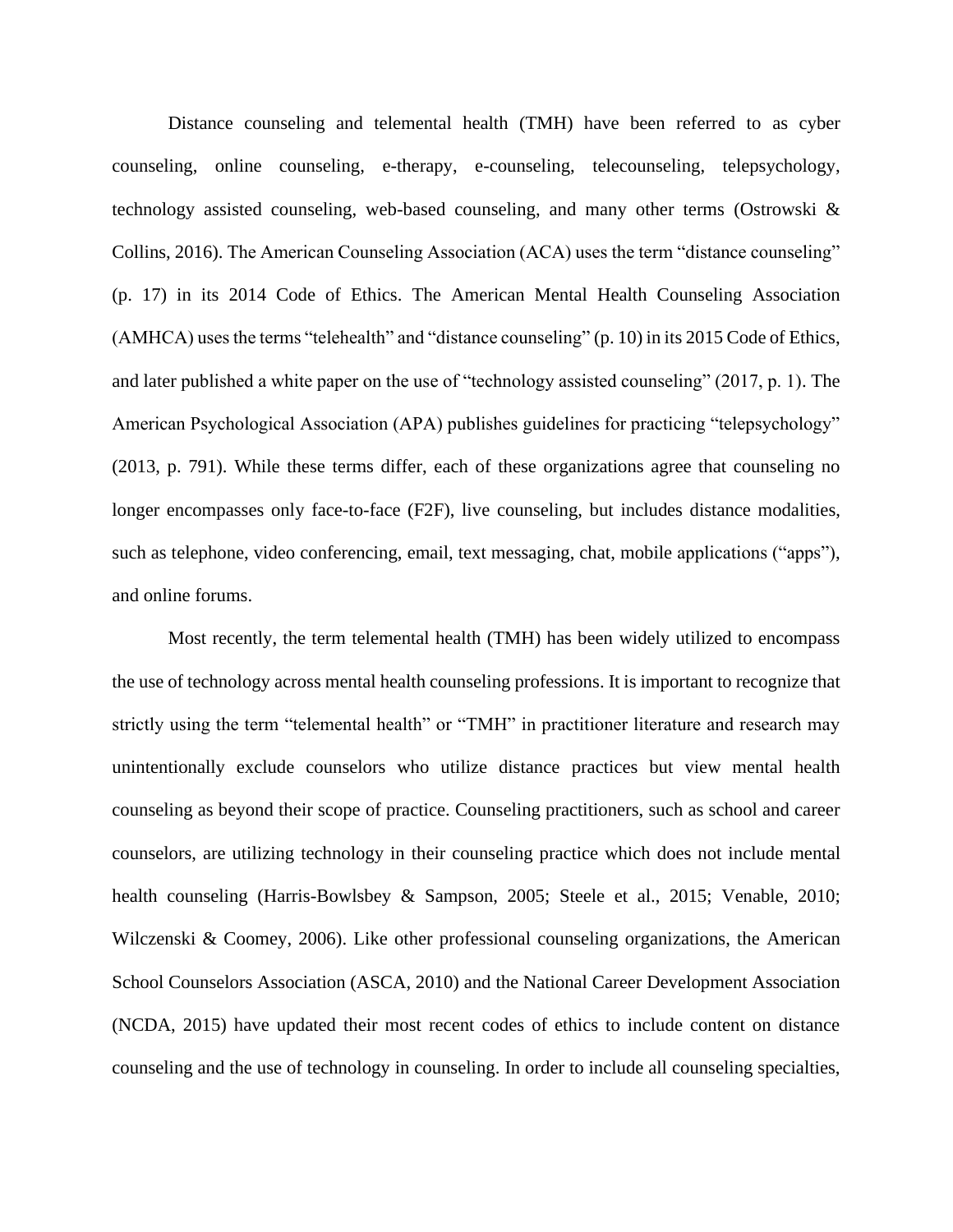the terms distance counseling and TMH will be used throughout this manuscript to describe counseling delivered via distance modalities.

#### **Efficacy**

Distance counseling, in various formats, has been available since the first telephone hotlines were developed in the 1950's (Centore & Milacci, 2008). Videoconferencing in psychiatry began in the 1950's, and quickly expanded to most diagnostic settings (American Psychiatric Association, 2019). There is evidence that use of distance practices and TMH is effective with many populations and clinical foci. In fact, the American Psychiatric Association (2019) states, "Telepsychiatry is equivalent to in-person care in diagnostic accuracy, treatment effectiveness, and patient satisfaction; it often saves time, money and other resources" (para. 1).

Distance counseling and TMH are effective in reducing mental health symptoms with a variety of populations, including veterans (Whealin et al., 2015), children (Gloff et al., 2015; Stephan et al., 2016), rural populations(Lambert et al., 2016), and older adults (Hobbs et al., 2018). In addition to its effectiveness with various populations, TMH is effective in treating more specific clinical foci, including anxiety (Dryman et al., 2017), depression (Andersson et al., 2013), Attention Deficit Hyperactivity Disorder (ADHD) (McCarty et al. 2015), Obsessive Compulsive Disorder (OCD) (Stubbings et al., 2015), and Post Traumatic Stress Disorder (PTSD) (Acierno et al., 2016; Whealin et al., 2015). Overall research demonstrates wide applicability, utility, and effectiveness of TMH practice. TMH has not been found to be superior to F2F interventions. However most studies have found TMH interventions are as effective in reducing symptoms as F2F (Acierno et al., 2016), specifically when counselor facilitated (Newman et al., 2011; Huskamp et al., 2018) and certainly more effective than no treatment at all or those on a waiting list (Lorian et al., 2011; Gross et al. 2017). Despite this evidence of effectiveness, practitioners' attitudes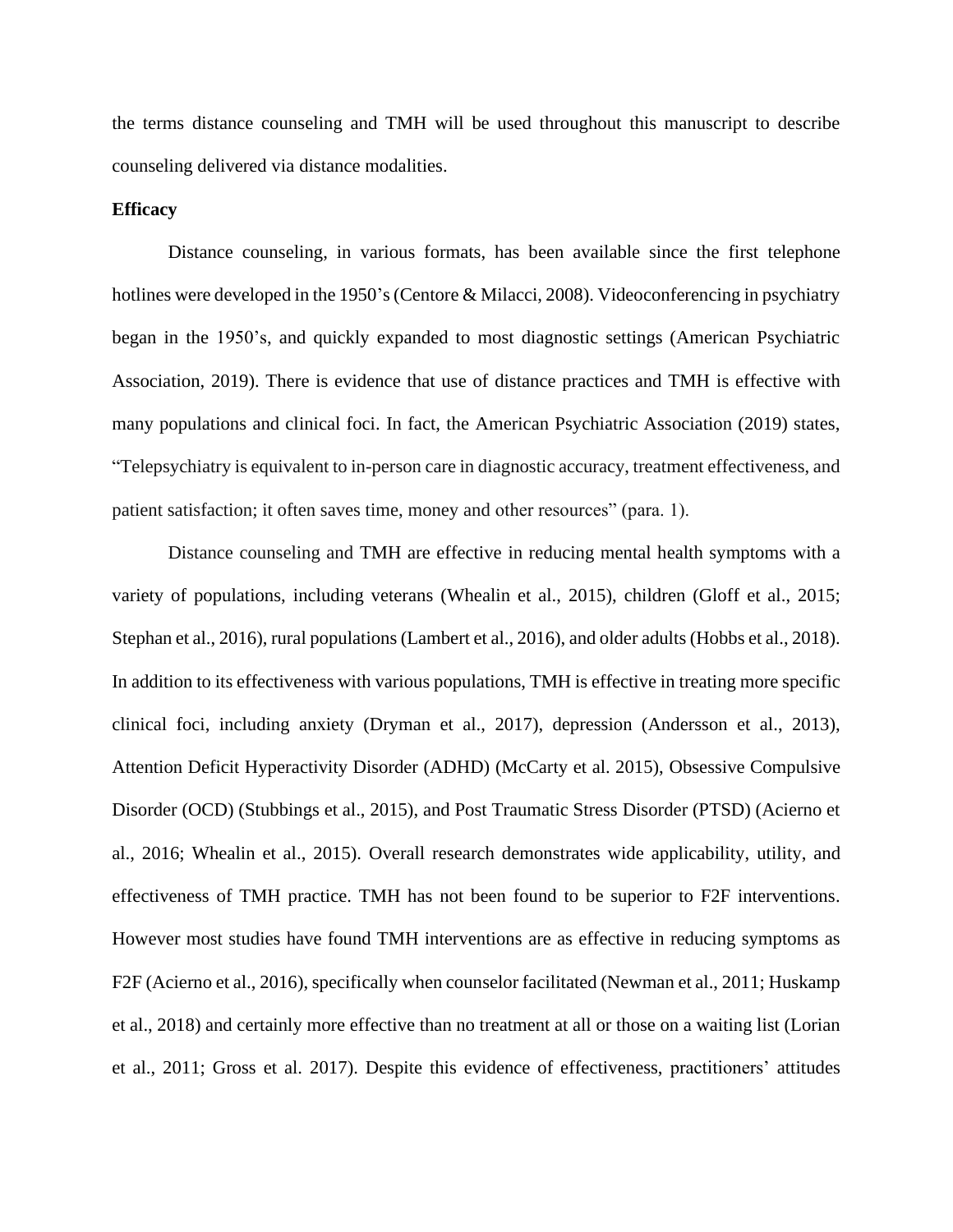towards TMH still vary. Earlier studies indicate that mental health counselors believed TMH had more disadvantages than advantages (Centore & Milacci, 2008). More recent studies indicate that attitudes have improved among psychologists and psychiatric nurse practitioners (Baird et al., 2018; Perle et al., 2012; Simms et al., 2011). Varying practitioner attitudes may contribute to hesitation to utilize distance counseling and an expressed a need for additional training.

#### **Practitioner Attitudes**

Practitioner attitudes towards TMH have changed over the last decade. An earlier study of 854 mental health counselors (MHC) found that most MHC self-reported negative attitudes towards email counseling, video conference counseling, and text counseling, and only reported positive attitudes toward telephone counseling (Centore & Milacci, 2008). However, as technology continues to evolve and emerge, with more advanced technological systems becoming more common and easy to use, practitioner attitudes improve as well. More recent studies of psychologists and psychiatric nurses indicate that the majority of mental health practitioners view TMH interventions favorably (Baird et al., 2018; Cipoletta & Mocellin, 2018; Perle et al., 2012; Simms, et al., 2011). In certain studies, cognitive behavioral modalities were considered most appropriate for use in TMH settings (Perle et al., 2012) and videoconferencing was rated more favorably than other modalities, such as email, chat, or text (Cipoletta & Mocellin, 2018). However, improved attitudes have not necessarily increased practitioner utility prior to 2020.

Practitioners tend to utilize TMH at varying rates. Centore and Milacci (2008) found that a majority of counselors surveyed (75%) surveyed had engaged in telephone counseling. Baird et al. (2018) found that most practitioners surveyed (63%) used TMH, with 85% of those individuals using TMH in rural settings. Yet other studies indicate small percentages of practitioners having had any experience using TMH, with respondents' experience rates as low as 14 or 18% (Cipoletta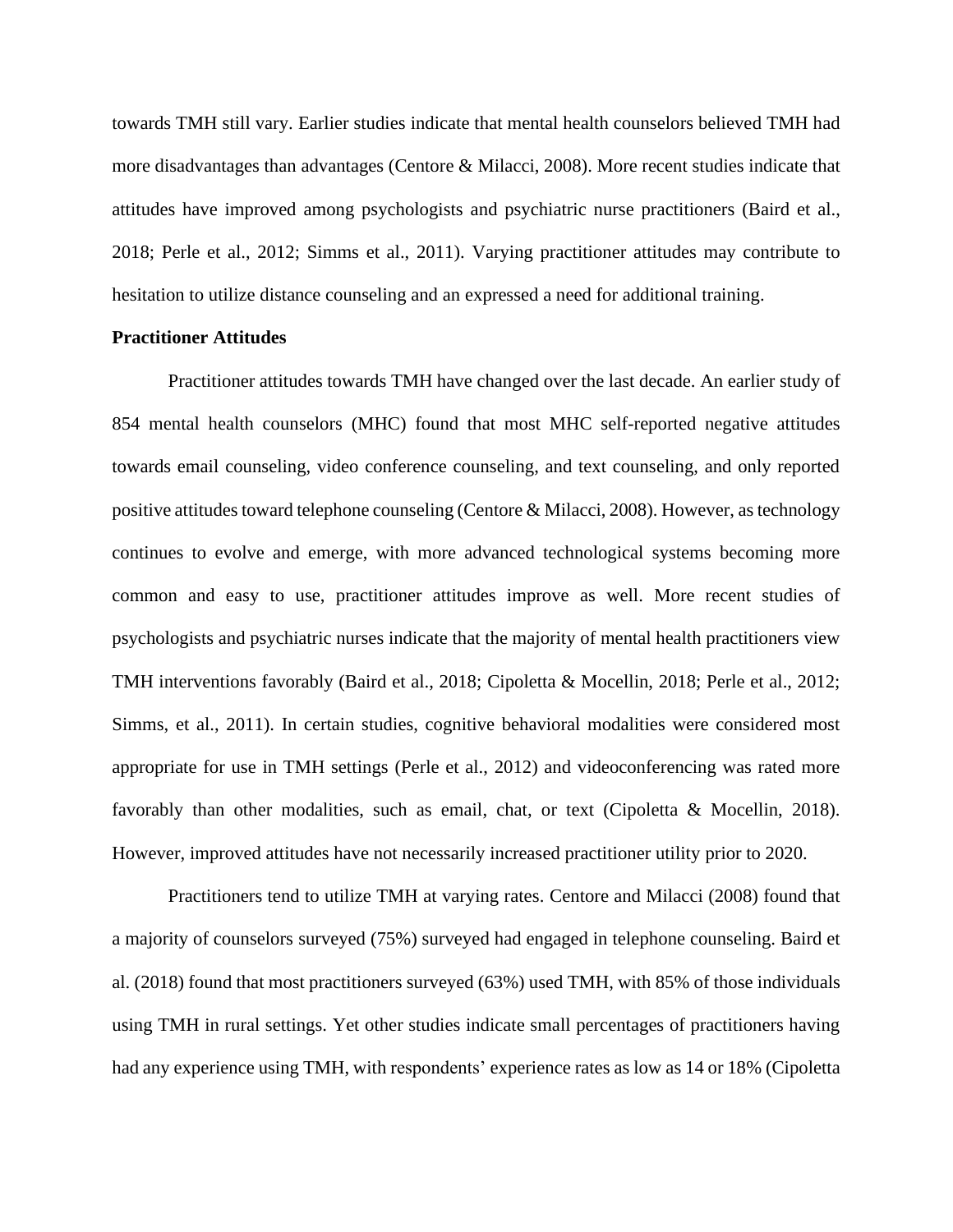& Mocellin, 2018; Simms et al., 2011). Thus, while practitioner attitudes toward distance counseling are improving, they were not necessarily utilizing these modalities at higher rates (Huskamp et al., 2018). One explanation for limited utility of TMH practices may be lack of training. Consistently, practitioners express uncertainty on TMH guidelines and a desire for additional training in distance modalities (Baird et al., 2018; Centore & Milacci, 2008; Cipoletta & Mocellin, 2018; Perle et al., 2012; Simms et al., 2011). Despite the existence of formal TMH training programs, such as the Board Certified Telemental Health Provider (BC-TMH) (Center for Credentialing and Education, 2019), practitioners report lack of standardized training in curricula and inconsistent practice guidelines (Baird et al., 2018).

#### **Training in Mental Health Professions**

There has been limited research on the training of distance counseling and TMH within the counseling profession, when compared to psychology and other helping professions. Recommendations include formal training for practitioners engaging in TMH or distance counseling (Centore & Milacci, 2008). In a study of psychiatric nurses, 71% of respondents indicated that they had no formal training in TMH, and 70% believed that they would benefit from such training. However, 63% of respondents reported having previously delivered TMH services (Baird et al., 2018), indicating that mental health practitioners are engaging in distance modalities without formal training. This gap in delivery of TMH and reported training is alarming, especially given the recent rise in TMH use.

Psychologists have begun to advocate for the inclusion of TMH within their professional training programs. Colbow (2013) cites evidence of TMH effectiveness and increased utility in an argument to incorporate formal TMH training in psychologist education programs. Colbow provides limitations and advantages to various training programs, including in-person and online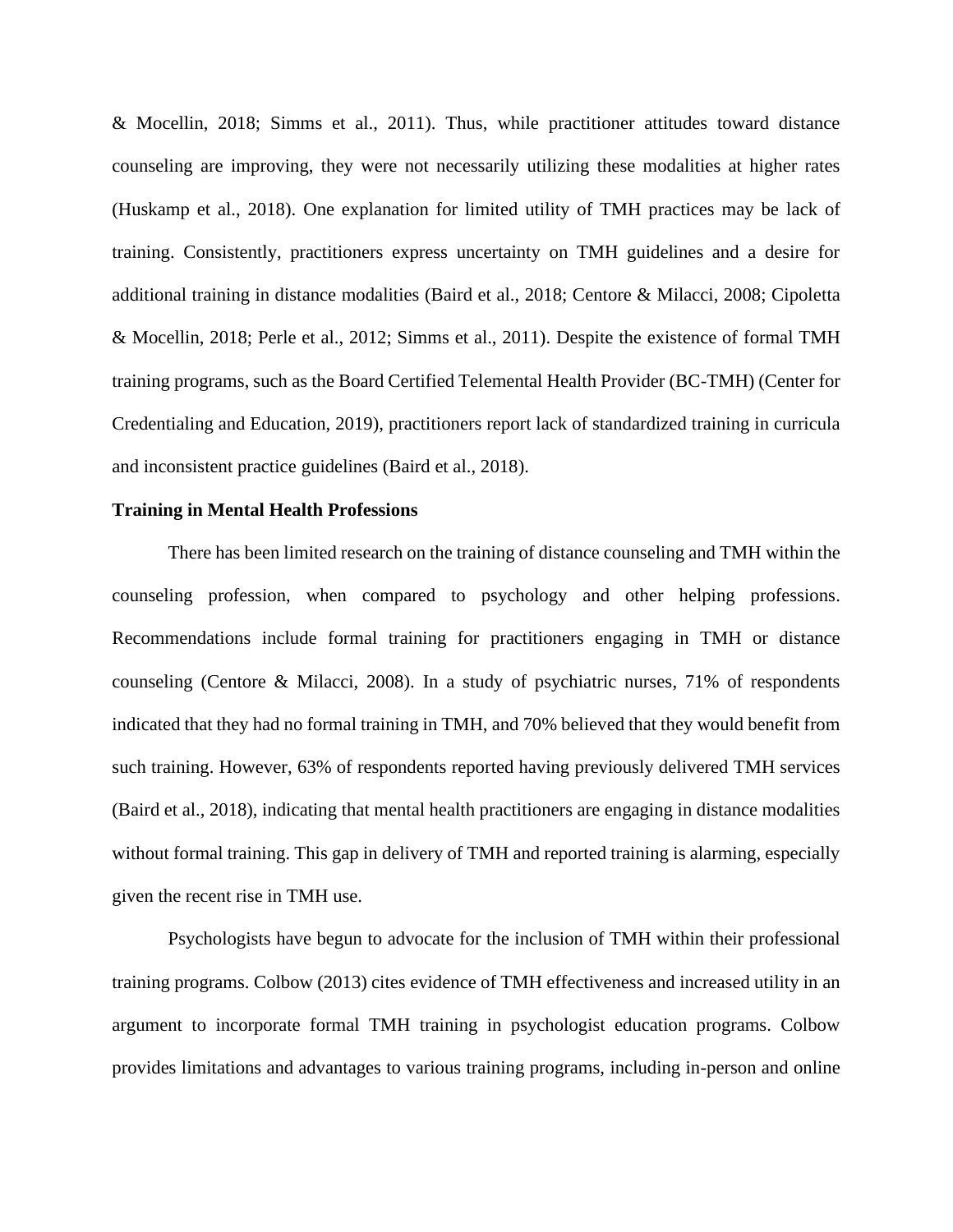continuing education, organization specific training, integration into current coursework, and a distinct class on TMH. He proposes a curriculum that includes history, research, relationships, ethics, laws, environment, technical training and a lab component (p. 161); he also advocates for students' direct exposure to these modalities before practicing or researching TMH interventions. Despite these efforts, Glueckauf et al. (2018) found that in a sample of clinical psychologists, 39% reported a lack of sufficient personal training and 24% reported a lack of available training programs. In addition, 90% agreed that practitioners should receive training regarding technical issues in TMH. Psychiatrists have also advocated and effectively implemented TMH training in student training programs (Alicata et al., 2016; Glover et al., 2013; Hilty et al., 2015; Hoffman & Kane, 2013; Pullen et al., 2013; Sunderji et al., 2014). Alicata et al. (2016) and Hilty et al. (2015) propose curricula for embedding telepsychiatry into training and residency programs.

#### **TMH Training in Counseling**

Counselor education programs, while not as vocal as those in the field of psychology and psychiatry, have proposed methods which embed TMH in counseling education training. Anthony (2015) proposed that training is needed to transfer skills used in a F2F setting to an online forum. Based on digital culture and the global community, Anthony advocates that counselors who wish to practice online counseling should obtain post-graduate training after learning foundational inperson counseling skills. Some examples of post-graduate training include the Board Certified Telemental Health Provider (BC-TMH) offered by the Center for Credentialing in Education (CCE). Prior to offering the BC-TMH, CCE offered the Distance Credentialed Counselor (DCC). The DCC credential was discontinued in 2018, although DCCs who did not wish to transition to the BC-TMH had the option to maintain their DCC through expiration (CCE, 2018). Others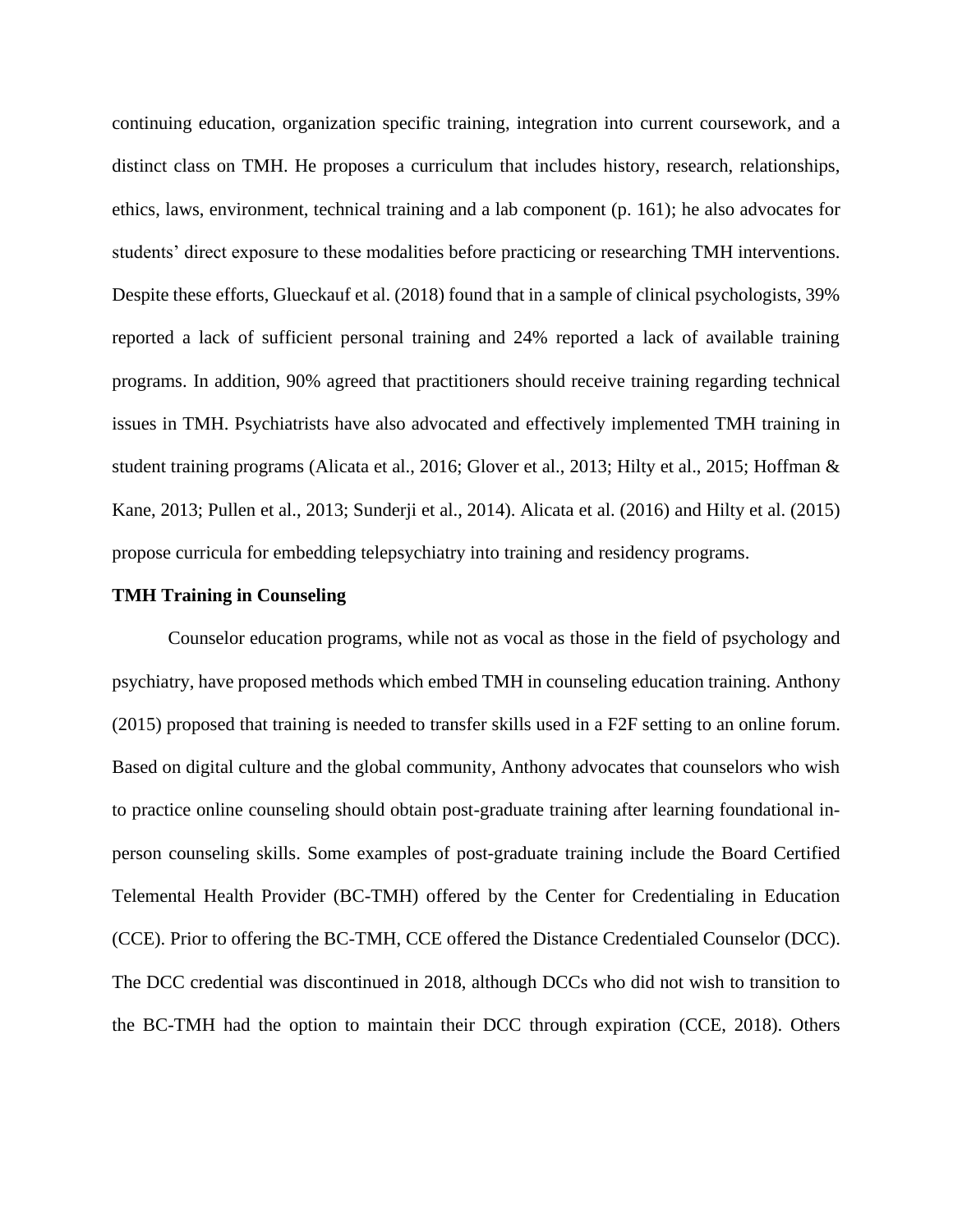advocate for distance counseling training within traditional counselor education programs (Haberstroh et al., 2008; Kozlowski & Holmes, 2017; Trepal et al., 2007).

Trepal et al. (2007) provide strategies for counselor educators to teach online counseling skills. Trepal and colleagues (2007) assert that while formal training programs exist, "few counselors and counselor educators have been formally trained and certified in online counseling" (p. 267). They provide the reader with strategies to adapt traditional F2F counseling procedures to online environments, including informed consent, therapeutic silence, nonverbal feedback, communicating emotion, effective use of questioning, reflection, and closing the session. Similarly, Kozlowski and Holmes (2017) present a model for counselor educators to teach online group counseling skills in a traditional counselor education program. Another training approach is to embed activities in specific courses that expose students to distance modalities. Haberstroh et al. (2008) describe an embedded activity within an internship in which students engaged in five message-based sessions with a client throughout the semester. Student reflections upon completion of the exercise demonstrated learning in areas such as technological barriers, absence of visual and verbal cues, and others.

These three examples: post-graduate training, teaching specific skills, and embedding experiential activities in courses, represent three possibilities for professional counselors to gain TMH skills, while not specifically advocating for counselor education curricular changes. The Council on the Accreditation of Counseling and Related Education Programs (CACREP) requires accredited counselor education programs to address the *impact* of technology on the counseling process (CACREP, 2016, Section 2.F.1.j,), but comes short of explicitly directing counselor education programs to provide training in telemental health (TMH) and distance counseling. Thus, counselors from traditional training programs, including Clinical Mental Health, School, Career,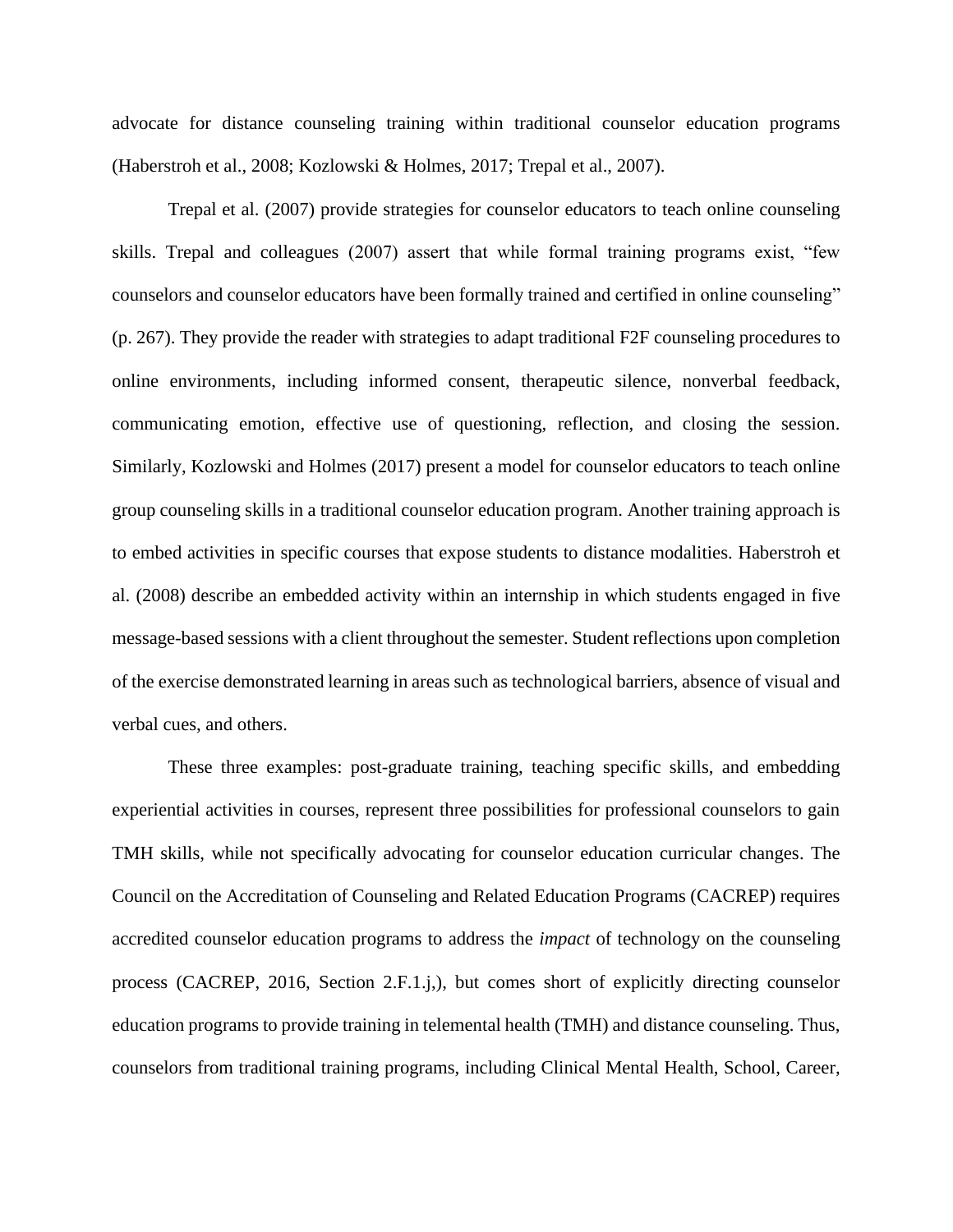Addictions, Rehabilitation, and others, may not adequately address aspects of distance counseling and TMH. With the recent increase of TMH services resulting from the COVID-19 pandemic, it is anticipated that CACREP may expand its inclusion of TMH content in counselor education programs.

#### **Relevance to the Profession**

In early 2020, the counseling profession, along with virtually every other industry worldwide, was shaken by a global pandemic due to the outbreak of a novel human coronavirus known as COVID-19. The pandemic, reaching every country in the world, forced businesses to shut down and individuals to work from home, if able to do so. Mental health counselors were essentially forced to conduct their sessions via TMH, regardless of prior experience, training, or education. State governments temporarily allowed for TMH to be billable by most agencies, regardless of prior experience, training, etc. as both clients and counselors were unsure of how to proceed. Brief online trainings quickly became available and within weeks, most counseling sessions were conducted via TMH. While the pandemic continued, many businesses made the decision to switch to employees working from home permanently (Levy, 2020). This unprecedented event effectively changed the way the world operates, and while TMH attitudes had already begun to increase prior, the COVID-19 pandemic left others in the profession with no choice but to engage in TMH. The COVID-19 pandemic has inserted TMH as an unavoidable reality in the field of mental health counseling. Although F2F counseling will continue to be an option, TMH has become more relevant due to this worldwide event. As TMH is becoming more widely used, it is imperative that we ensure counselors are being trained correctly. As with F2F counseling, proper training, education, and experience are all necessary to deliver effective treatment in a TMH setting.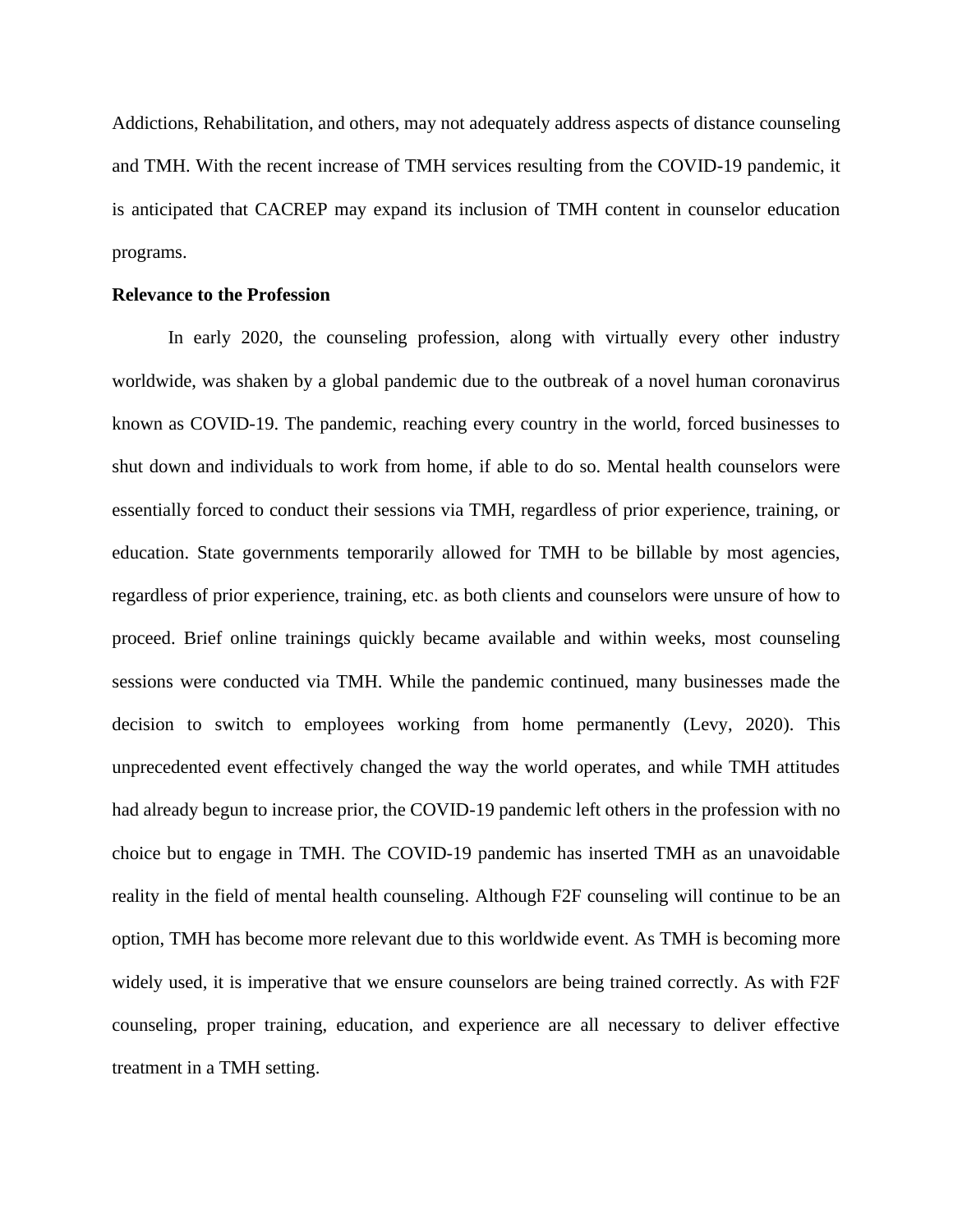There has been limited research aimed at the infusion of distance counseling instruction into Counselor Education curricula, despite the increased attention on the emergence of distance counseling. It is unclear if counselor educators would advocate for curricular changes. There is a dearth of literature addressing counselor educator perceptions of teaching TMH or receiving training in distance modalities. Since many counselor educators have a secondary supervisory role, or a tertiary counselor role, it is important to distinguish their perceptions as educators, supervisors, and clinicians toward distance counseling practice and training. It is unknown if counselor educators have received training in distance counseling, and if they feel confident to address this topic within their curriculum. In addition, it is unclear as to whether supervisors are utilizing distance supervision, or if they have been trained in this practice. Finally, it is unknown what percentage of counselors and supervisors engage in distance counseling and distance supervision, as well as if the training they received adequately prepared them to practice in this modality. This exploratory study aims to address this deficit by surveying counselor educators, counseling supervisors, and counseling practitioners, to specifically address the following research questions: 1) To what extent are counselor educators (CE) teaching distance counseling concepts? 2) To what extent are counseling supervisors (CS) utilizing distance supervision? 3) To what extent are counseling practitioners (CP) utilizing distance counseling? 4) To what extent are counselor educators (CE), counseling supervisors (CS), and counseling

practitioners (CP) trained in distance counseling?

The survey was exploratory in nature, and was designed to evaluate the distance counseling and TMH training and practice of CE, CS, and CP.

### **Method**

#### **Participants**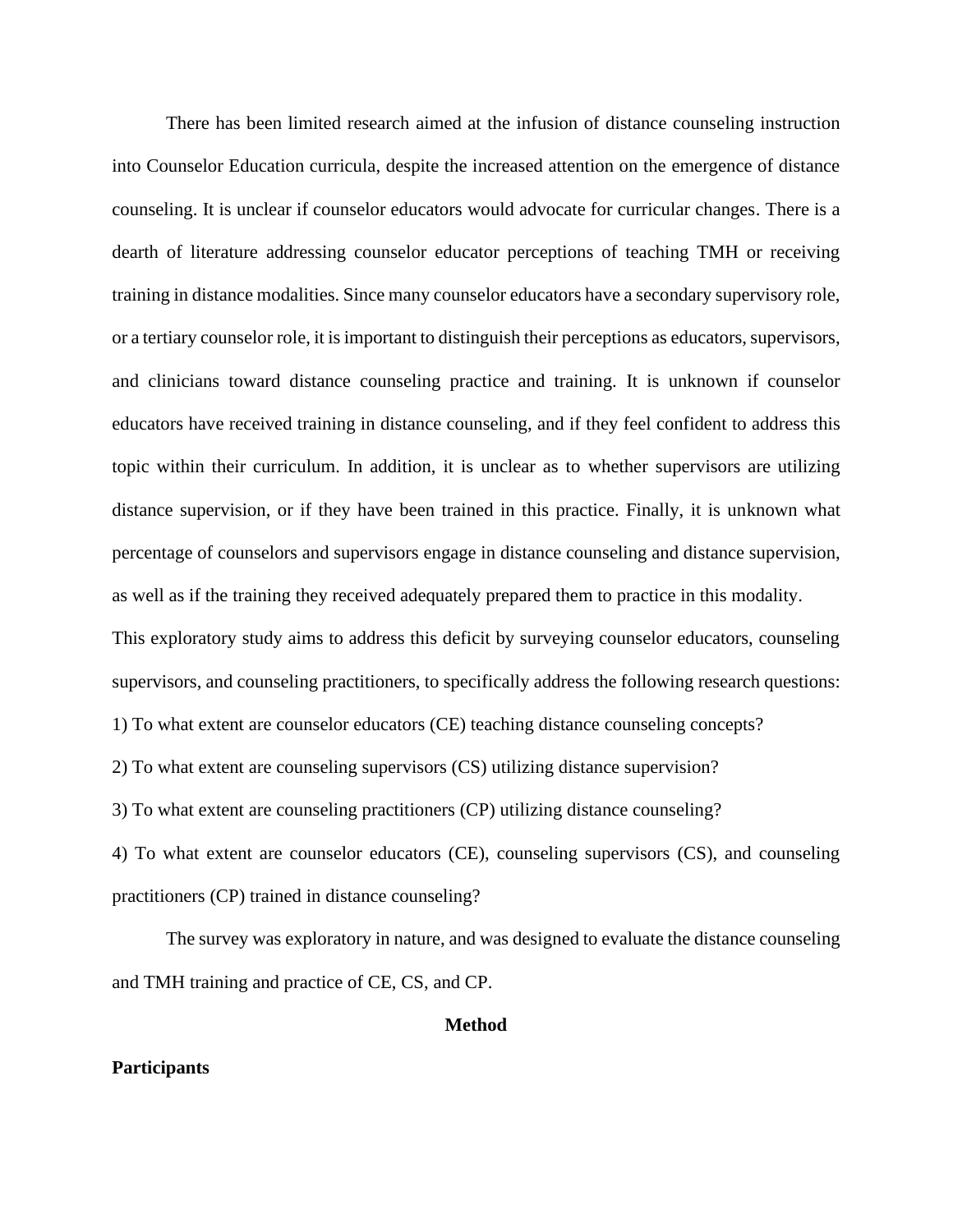One hundred and thirty-two (132) respondents, identifying as Counselor Educators (CE), Counseling Supervisors (CS), or Counseling Practitioners (CP) agreed to participate in the study, however survey attrition resulted in approximately 103 usable surveys.

**Demographics.** Respondents were primarily female (83%), White (74%), aged 30-39 (30%), and had obtained a master's degree in Counseling from a CACREP Program (43%). Table 1 outlines the demographic characteristics of the participants. The majority of respondents were located in the northeastern region of the U.S. ( $n = 44, 43\%$ ), with representation from the south (n  $= 20, 18\%$ ), midwest (n = 17, 16%), southwest (n = 7, 7%), west (n = 6, 6%), and mid-Atlantic regions ( $n = 6, 6\%$ ).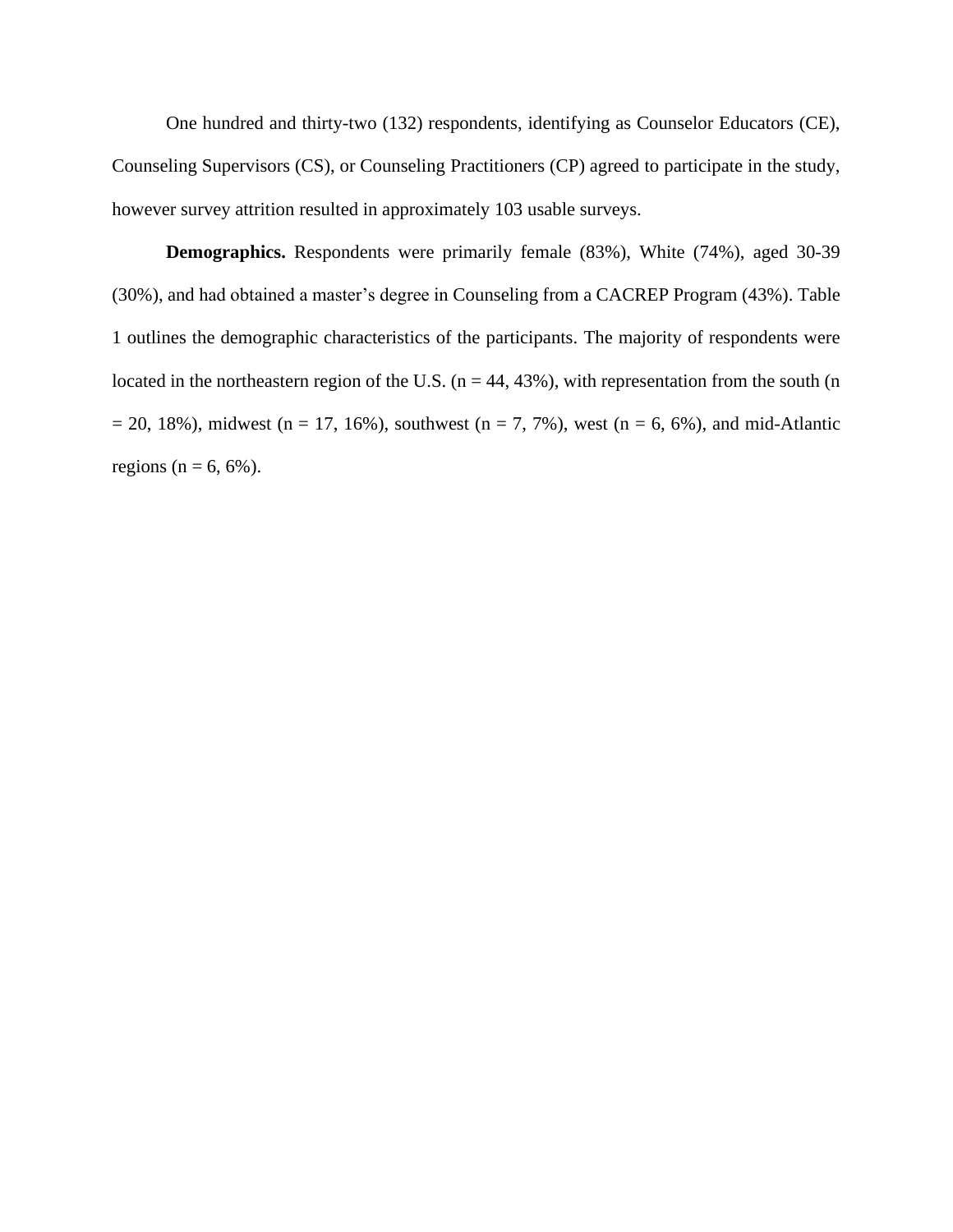# **Table 1**

*Demographic Profile of Participants*

|                                                 | <b>Total</b><br>$N = 103$ | $\frac{0}{0}$  |
|-------------------------------------------------|---------------------------|----------------|
| <b>Gender</b>                                   |                           |                |
| Female                                          | 86                        | 83.5           |
| Male                                            | 15                        | 14.5           |
| Prefer not to answer                            | $\overline{2}$            | $\overline{2}$ |
| Nonbinary                                       | $\Omega$                  |                |
| Prefer to self-define                           | 0                         |                |
| Race (may select multiple answers)              |                           |                |
| American Indian or Alaskan Native               | 1                         | $\mathbf{1}$   |
| Asian                                           | 5                         | $\overline{4}$ |
| <b>Black or African American</b>                | 11                        | 10             |
| Hispanic or Latino                              | 16                        | 14             |
| Native Hawaiian or Other Pacific<br>Islander    | $\Omega$                  |                |
| White                                           | 74                        | 74             |
| Prefer not to answer                            | 5                         | $\overline{4}$ |
| Age                                             |                           |                |
| 20-29                                           | 18                        | 17.5           |
| 30-39                                           | 31                        | 30             |
| 40-49                                           | 22                        | 21             |
| $50 - 65$                                       | 26                        | 25             |
| over <sub>65</sub>                              | $\overline{4}$            | $\overline{4}$ |
| Prefer not to answer                            | $\overline{2}$            | 2              |
| <b>Education</b>                                |                           |                |
| Masters in Counseling CACREP                    | 44                        | 43             |
| Masters in Counseling non-CACREP                | 6                         | 6              |
| Masters non-Counseling field                    | $\overline{4}$            | $\overline{4}$ |
| Doctorate in Counselor Ed CACREP                | 36                        | 35             |
| Doctorate in Counselor Ed non-<br><b>CACREP</b> | 10                        | 10             |
| Doctorate non-Counseling field                  | 3                         | 3%             |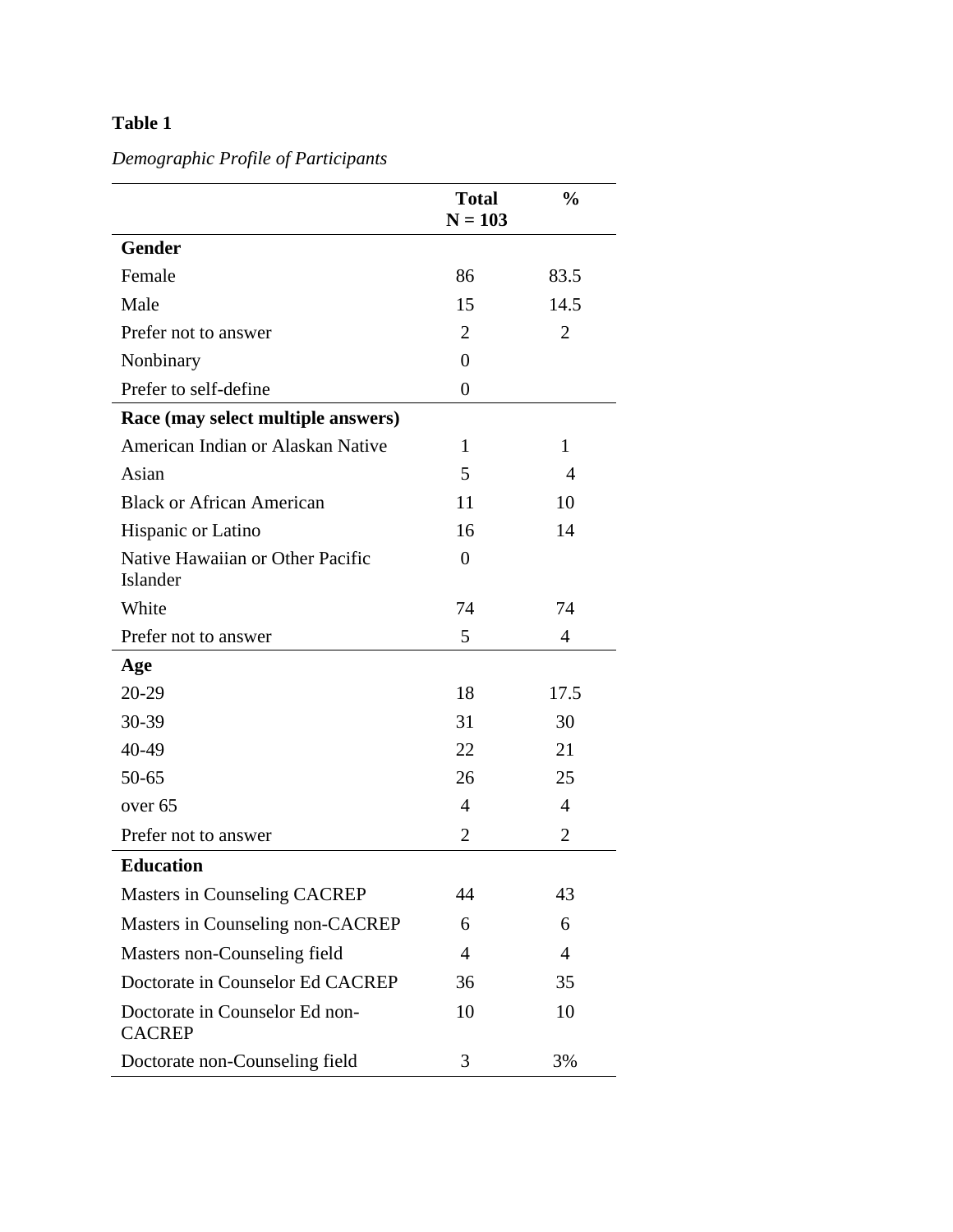**Professional roles.** Respondents indicated professional roles as CE, CS, and CP, and were able to select multiple roles that aligned with their professional identities. Specifically 74 respondents indicated that they have a Counselor Educator role, with nearly 69% indicating that CE was their primary role. The majority of CE worked as full-time, tenured faculty in on-campus settings (28%). Most respondents had been in the CE role for over ten years (39%), yet a near equal number had been a CE for less than five years (37%). The majority of CE (68%) taught primarily in on-campus programs, as compared to online programs (32%). Sixty-one (61) respondents indicated a Counseling Supervisor role, with 67% indicating that their CS role was a secondary role, and 19% indiciated that CS was their primary role. The majority of CS indicated that they worked as faculty supervising students during field work (30%), and that they had been a supervisor for five years or less (39%). Forty-one percent (41%) had earned their Approved Clinical Supervisor (ACS) credential, while 39% indicated having a state supervisor credential in counseling or social work. Nine participants (20%) indicatd having another supervisory credential. Eighty-six (86) respondents indicated a role as a Counseling Practitioner, with over half (61%) identifying CP as their primary role. The majority of CP indicated working in private practice (38%), and over half (53%) had been a CP for 6+ years. Table 2 outlines the professional characteristics of the respondents.

Respondents represented a variety of professional counseling roles and certifications, including licensed professional counselors (33%), certified school counselors (9%), substance abuse counselors (5%), Nationally Certified Counselors (23%), Certified Rehabilitation Counselors (4%), Approved Clinical Supervisors (7%), Distance Certified Counselors (4%), Board Certified Telemental Health Providers (3%), and Other credentials (8%). Respondents were able indicate multiple credentials and certifications on the survey.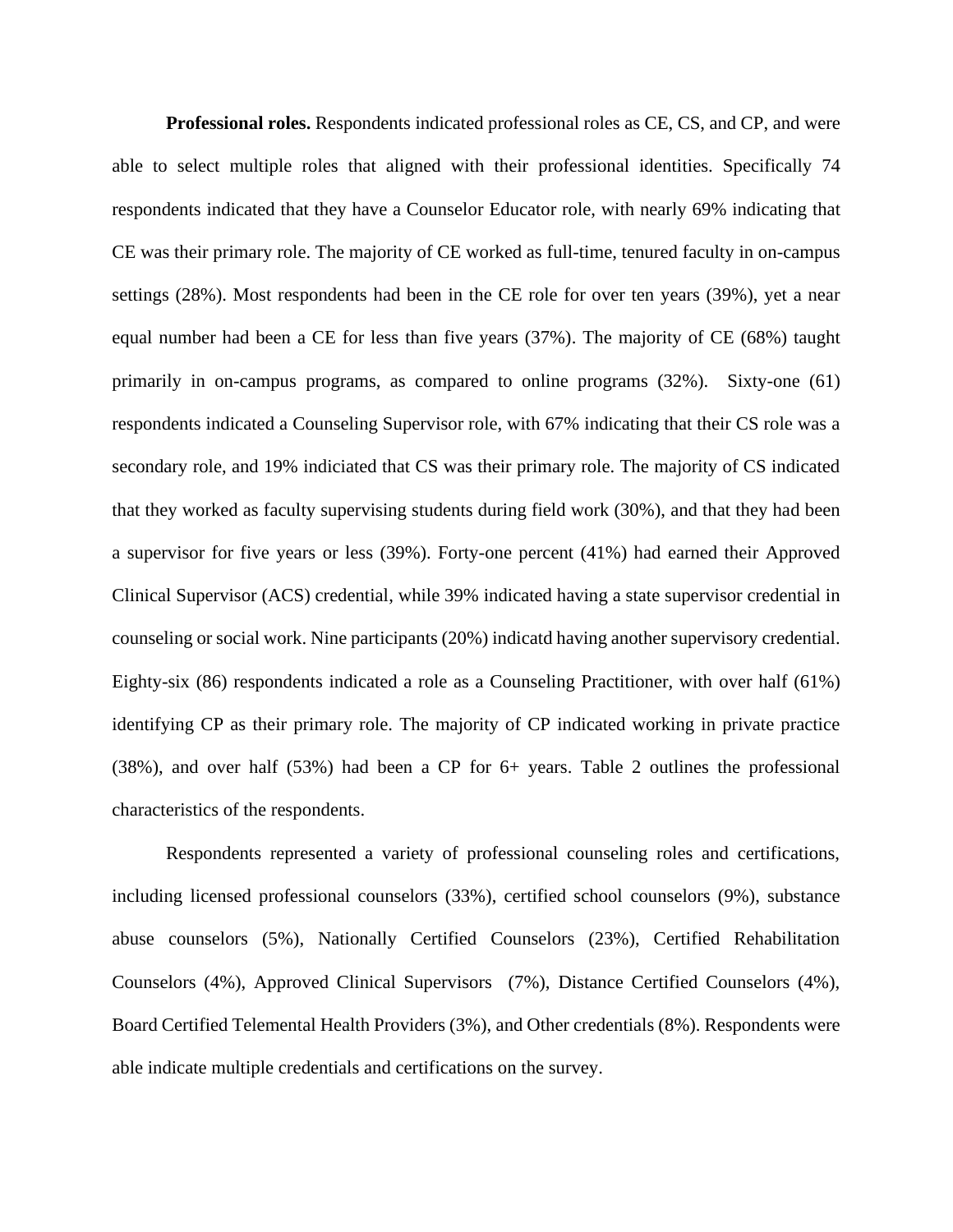## **Table 2.**

| <b>Counselor Educators</b><br>$(CE) (n = 74)$      | <b>Primary</b><br>Role     | <b>Secondary</b><br>Role          | <b>Tertiary</b><br>Role              |                                    |
|----------------------------------------------------|----------------------------|-----------------------------------|--------------------------------------|------------------------------------|
|                                                    | 51 (69%)                   | 18 (24%)                          | 5(7%)                                |                                    |
| <b>CE Years of Experience</b>                      | $0-5$                      | $6 - 10$                          | $10+$                                |                                    |
|                                                    | 23 (37%)                   | 15 (25%)                          | 24 (39%)                             |                                    |
| <b>CE Work Setting -</b>                           | <b>FT</b>                  | <b>FT</b> Tenure                  | <b>FT Non-</b>                       | <b>PT</b>                          |
| primarily on campus                                | <b>Tenured</b>             | track                             | tenure                               |                                    |
|                                                    | 17 (28%)                   | 10 (17%)                          | $6(10\%)$                            | 8 (13%)                            |
| <b>CE Work Setting -</b><br>primarily on online    | FT<br><b>Tenured</b>       | <b>FT</b> Tenure<br>track         | <b>FT Non-</b><br>tenure             | <b>PT</b>                          |
|                                                    | 3(5%)                      | 3(5%)                             | $6(10\%)$                            | 7(12%)                             |
| <b>Counseling Supervisors</b><br>$(CS)$ (n = 61)   | <b>Primary</b><br>Role     | <b>Secondary</b><br>Role          | <b>Tertiary</b><br>Role              |                                    |
|                                                    | 12 (19%)                   | 40 (67%)                          | 9(15%)                               |                                    |
| <b>CS Years of Experience</b>                      | $0 - 5$                    | $6 - 10$                          | $10+$                                |                                    |
|                                                    | 23 (39%)                   | 16 (27%)                          | 20 (34%)                             |                                    |
| <b>CS Work Setting</b>                             | <b>Faculty</b><br>Spvr.    | <b>Mental</b><br><b>Health</b>    | $K-12$<br><b>School</b>              | <b>College</b><br><b>Higher Ed</b> |
|                                                    | 35 (30%)                   | 13 (11%)                          | 5(4%)                                | 11(9%)                             |
|                                                    | Govt./Non<br><b>Profit</b> | <b>Private</b><br><b>Practice</b> | <b>Contract</b><br><b>Supervisor</b> | Pro bono /<br><b>Other</b>         |
|                                                    | 11(9%)                     | 21 (18%)                          | $12(10\%)$                           | 9(8%)                              |
| <b>Counseling Practitioners</b><br>$(CP)$ (n = 86) | <b>Primary</b><br>Role     | <b>Secondary</b><br>Role          | <b>Tertiary</b><br>Role              |                                    |
|                                                    | 53 (61%)                   | 16(18%)                           | 17 (19%)                             |                                    |
| <b>CP Years of Experience</b>                      | $0-5$                      | $6 - 10$                          | $10+$                                |                                    |
|                                                    | 39 (47%)                   | 17(21%)                           | 26 (32%)                             |                                    |
| <b>CP Work Setting</b>                             | <b>MH</b><br>Outpatient    | <b>MH</b><br><b>Inpatient</b>     | $K-12$<br><b>School</b>              | <b>College</b><br><b>Higher Ed</b> |
|                                                    | 34 (27%)                   | 5(4%)                             | 8(6%)                                | 9(7%)                              |
|                                                    | Gov't                      | <b>Non-Profit</b>                 | Private<br><b>Practice</b>           | <b>Other</b>                       |
|                                                    | 3(2%)                      | 14 (11%)                          | 47 (38%)                             | 4(3%)                              |

*Professional Identity, Work Experience, and Work Setting*

*Note: Respondents able to select multiple options; response totals greater than displayed n.*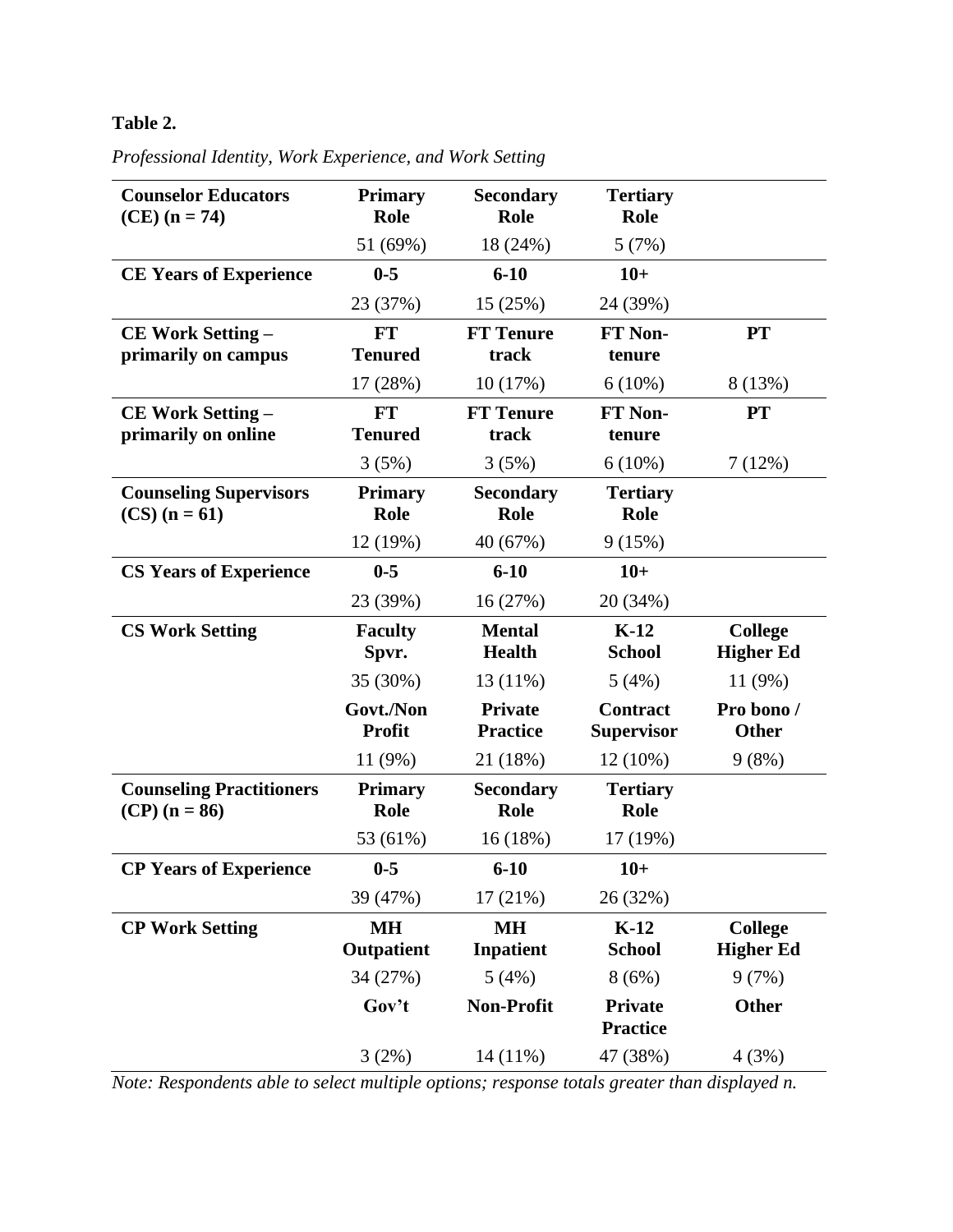#### **Survey Design**

A confidential, secure, online survey was developed using a university-sponsored Qualtrics platform for Counselor Educators (CE), Counseling Supervisors (CS), and Counseling Practitioners (CP). Specifically, the instrument included 37 questions in six primary areas including 1) informed consent, 2) questions on teaching distance counseling, 3) questions on practicing distance supervision, 4) questions on distance counseling practice, 5) training, and 6) demographic questions. Questions were branched using skip logic such that individuals not identifying with a counseling role (e.g. CE, CS, or CP) would be directed to the next section of the survey. The survey included both Likert scale and open ended responses. The survey contained no identifying information. As the study was exploratory in nature, no standarized instrument was utilized to collect data. Individuals were offered an incentive to enter a drawing to win one of four Amazon gift cards using a separate survey platform (Survey Monkey) to enter their information for the drawing.

For the purpose of this study, distance counseling was defined as follows:

#### **Definitions:**

Distance counseling is also known as telemental health, e-therapy, cyber counseling, and other terms. In this study, *distance counseling refers to counseling services provided by a qualified practitioner in non-face-to-face settings, such as videoconferencing, web video platforms, telephone, email, messaging, text, and chat*. Distance counseling services are provided via confidential forums, utilizing encryption and other security features, *NOT to include the use of social media platforms or online self-help practices*. Individuals providing distance counseling, or telemental health services, may be licensed or certified counselors, social workers, psychologists, psychiatrists, or other qualified helping professionals.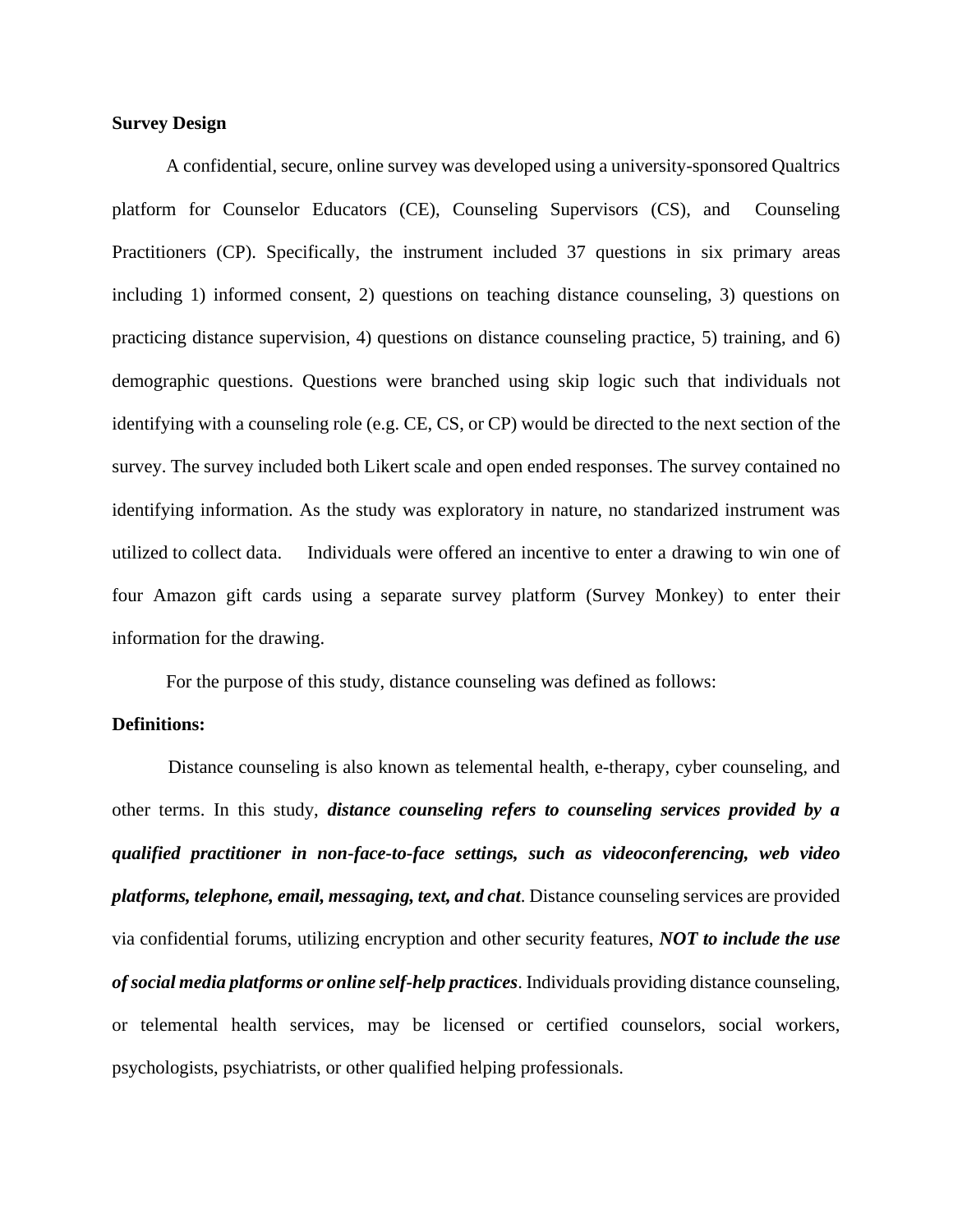#### **Procedure**

Respondents were solicited through three primary snowball sampling (Naderifar et al., 2017) mechanisms, as well as a personal email to counseling alumni and site supervisors at the university. First, a direct email was sent to program directors for all Council on the Accreditation of Counseling and Related Education Programs (CACREP) posted on the CACREP website requesting completion and distribution to their faculty. Second, request for participation was posted to the Counselor Education and Supervision Listserve (CES-NET), which as of January of 2017 had over 3,400 subscribers (CESNET, 2019). Three requests were made via CES-NET between January and April of 2019, spaced approximately one month apart. Finally, requests for participation were posted to the American Counseling Association (ACA) Connect Interest Network, "Call for Study Participants." Concurrently, a posting referencing the "Call for Study Participants" request was posted in the "Counseling and Technology Interest Network." These posts were synchronized with the timing of the CES-NET postings.

A total of 132 respondents agreed to the informed consent, however attrition throughout the survey process resulted in approximately 103 completed surveys. Surveys were completed from 74 Counselor Educators (CE), 61 Counseling Supervisors (CS), and 86 Counseling Practitioners (CP), recognizing that individuals may assume multiple roles as a CE, CS, or CP. The research was funded by North Atlantic Region of the Association of Counselor Education and Supervision (NARACES). The research was approved by the university's Institutional Review Board (IRB).

#### **Data Storage and Analysis**

Data from completed surveys ( $N = 103$ ) was stored in Qualtrics, and downloaded to secure computers with password protections. Summary report data was downloaded from Qualtrics and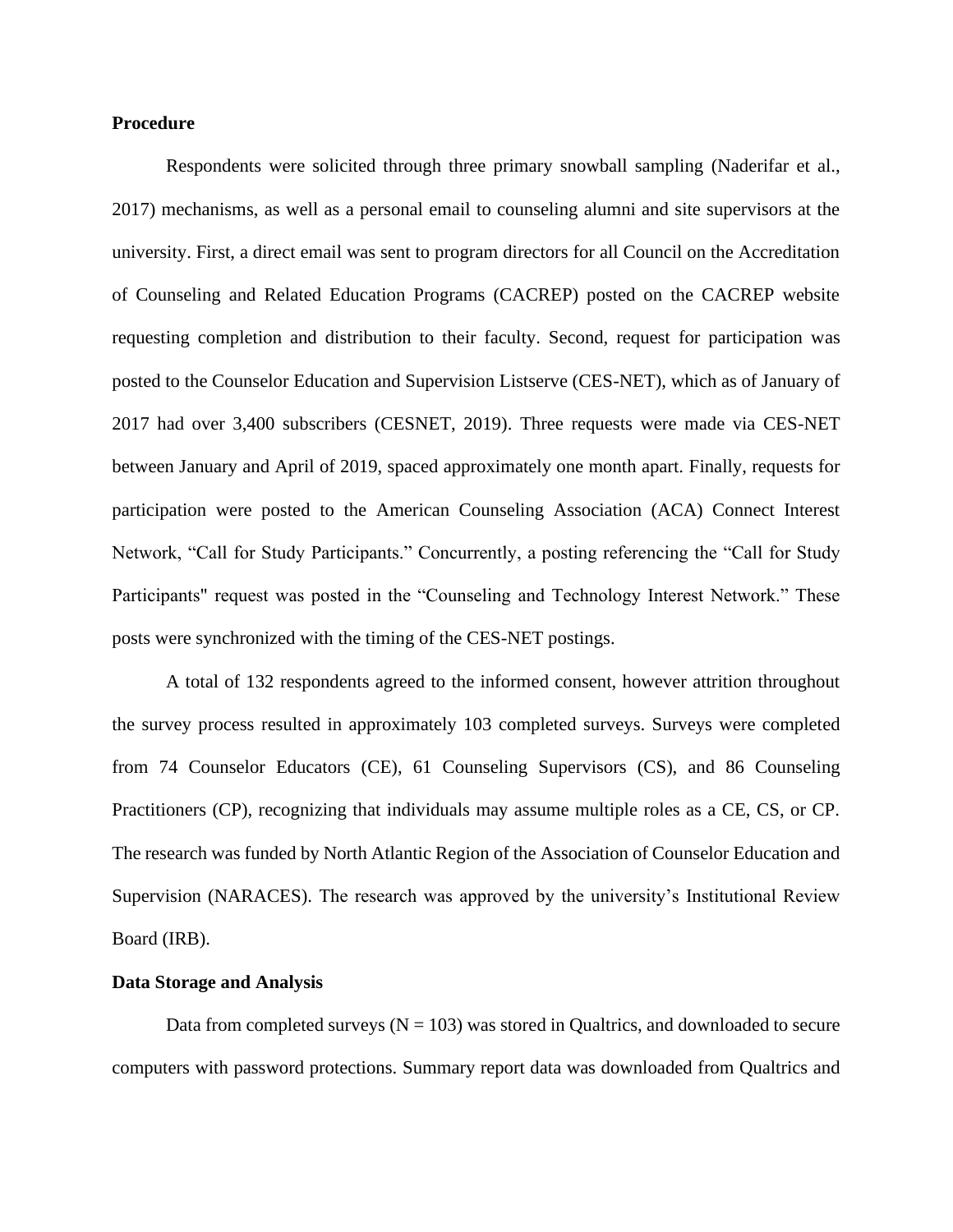cleaned in Excel, where descriptive statistics and overall findings were reviewed. Descriptive statistics and summary report data were examined by three individuals, including the two authors, and an additional researcher who provided a cursory review of the data. General findings and descriptive statistics are reported in this manuscript, and did not include statistical analysis based on the small sample size, and the use of nonstandardized measures.

#### **Results**

Results are described for all three groups identifying as Counselor Educators (CE), Counseling Supervisors (CS), and Counseling Practitioners (CP). As noted, single respondents may have provided answers for multiple roles. Detailed analysis of open-endend responses were not conducted for this manuscript. It should be noted that the survey was conducted in 2019, prior to the COVID-19 pandemic, which may account for the low response and utility rates for distance counseling and TMH teaching, supervision, and practice.

#### **Counselor Educators**

In order to address the research question: "To what extent are counselor educators (CE) teaching distance counseling concepts?",  $CE (n = 74)$  were asked to identify how students in their master's programs received training in distance counseling. The majority of respondents indicated that distance counseling was not intentionally included in the program, or was only included based on instructor preference/interest. CE were asked to "Please indicate any training your master's students receive in providing distance counseling," with the following curricular options, (a) Distance counseling content infused into counseling courses based on instructor preference/interest (26%), (b) Not intentionally infused in curriculum via course objectives (26%), (c) Distance counseling content intentionally infused into counseling curricula indicated via course objectives (15%), and (d) Required readings in distance counseling (14%). Other options included: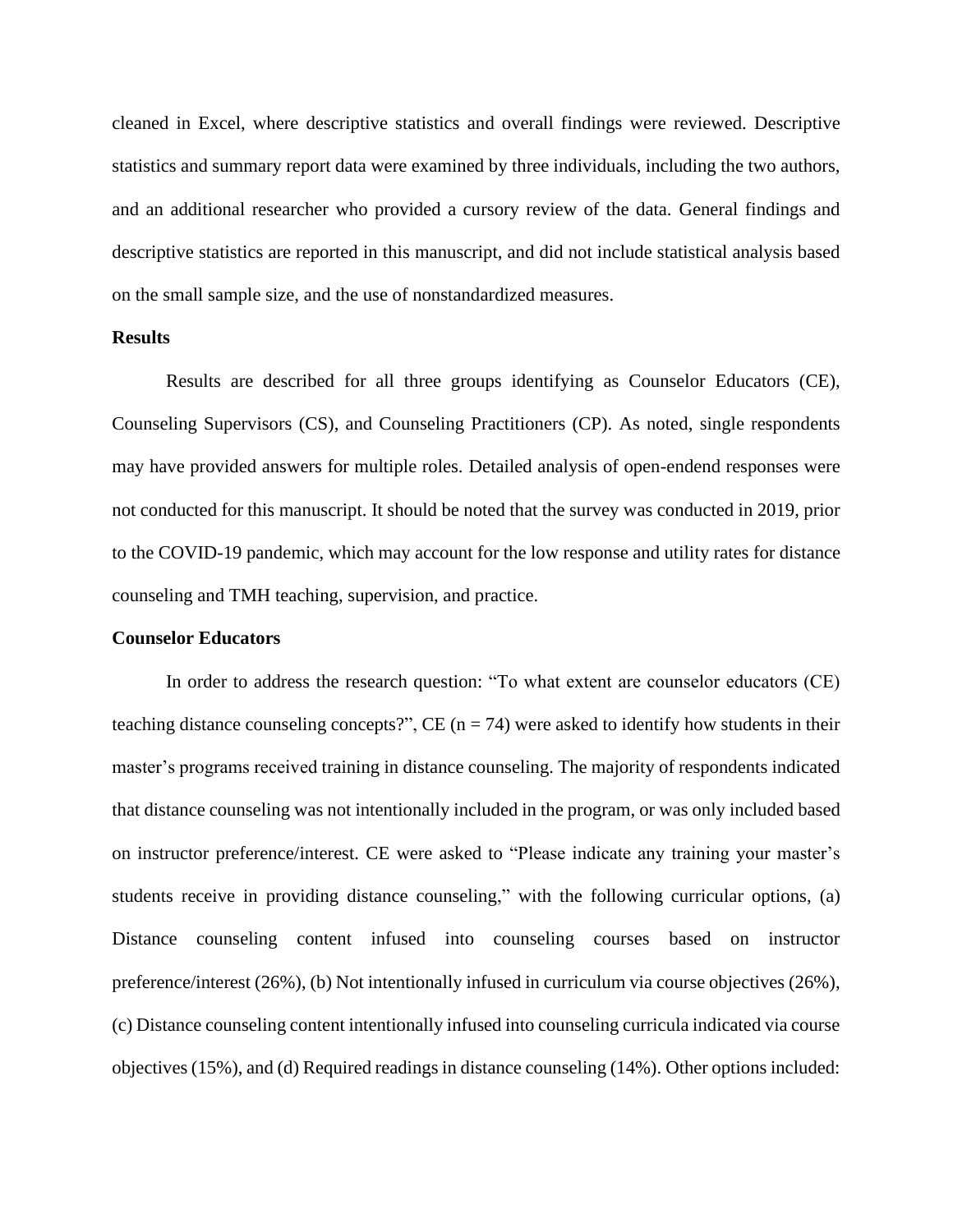Individual stand-alone class on distance counseling (elective/optional) (5%), individual standalone class on distance counseling (required) (1%), assignments and activities measuring students' distance counseling competence (4%), and other (7%). It should be noted that the majority of CE indicated that they teach in on-campus program which may have impacted the TMH content addressed in their program's curriculum.

CE were asked "If you indicated that distance counseling content was intentionally infused into the curricula, which specific courses address distance counseling content?" CE indicated that distance counseling content was most likely to be included in Orientation and Ethical Practice (36%), Counseling and Helping Relationships (18%), Field Work (9%), and Other (12%). CE identified other courses addressing distance content, including Social and Cultural Foundations (5%), Career Development (6%), Assessment (5%), and Research (1%). No CE indicated that distance content was included in Human Growth and Development, which is noteworthy being that some populations may be less likely to benefit for distance interactions, specifically those whose cognitive, developmental, socioeconomic, and technical abilities do not allow them to effectively interact in the technology.

CE were asked to what extent they were satisfied with the training that their students received in distance counseling. The greatest percentage of respondents were either "somewhat dissatisfied" (37%) or "neither satisfied nor dissatisfied" (33%). Only 16.7% of respondents indicated that they were "extremely satisfied" (1.7%) or "satisfied" (15%), while another 13% indicated that they were "extremely dissatisfied." In addition to their dissatisfaction, CE estimated that very few alumni were using distance counseling. When asked "To what extent do you believe that your Counseling program's graduates/alumni are engaging in distance counseling?" the majority indicated "Less than 10% of cases" (56%) or "Don't know" (18%).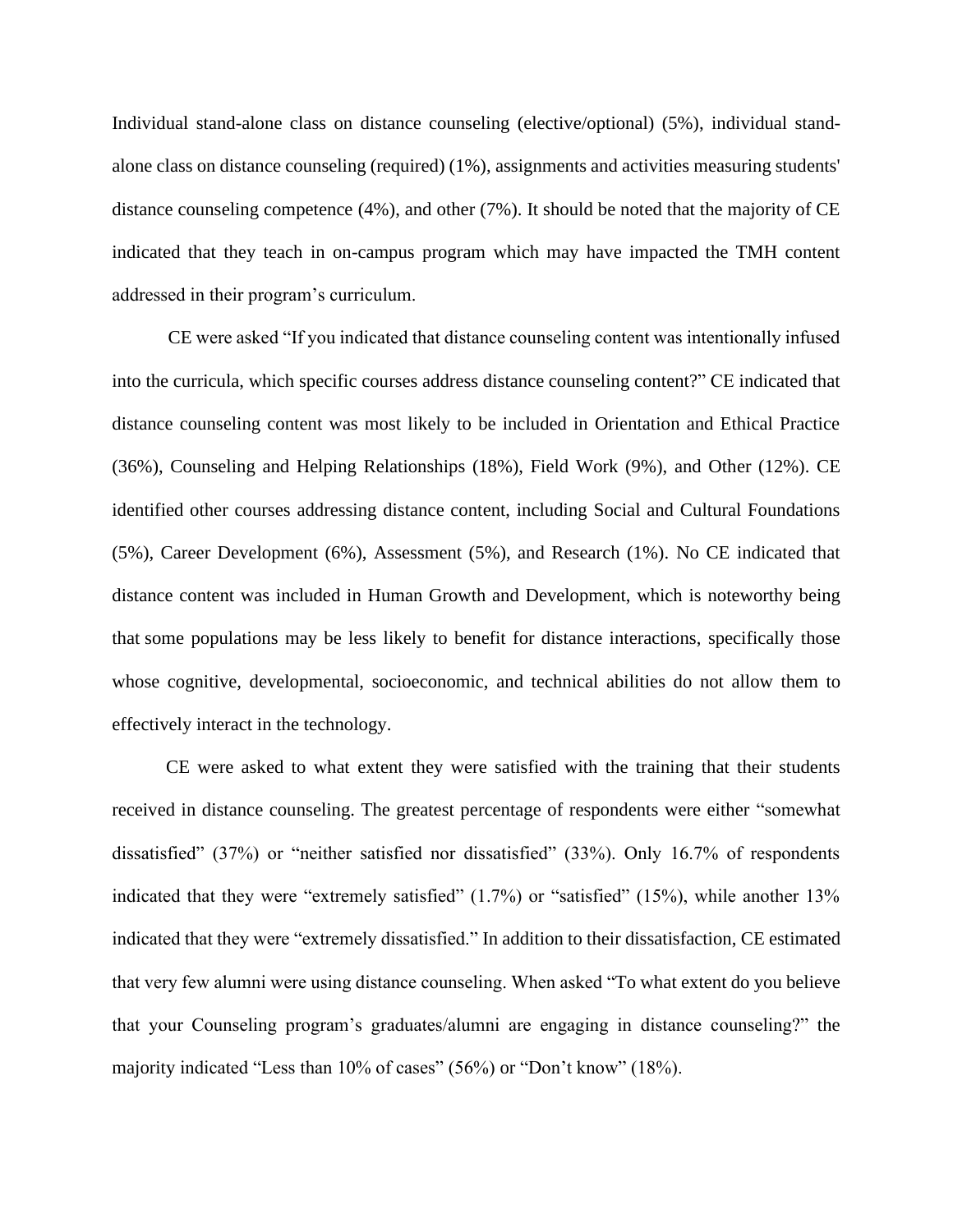The majority of CE agreed with the statement "I feel confident teaching distance counseling practices to students in my classes." Specifically, CE "strongly agree" (21%) and "somewhat agree" (34%), indicating that over half of CE were comfortable teaching distance counseling. Other responses included "somewhat disagree" (19%), strongly disagree (16%), and "neither agree nor disagree" (10%). When provided with the open prompt "Do you feel that masters level counselor education programs should increase training in distance counseling? If so, how?" the majority of respondents agreed, but expressed uncertainty in how to implement training. Others provided examples of how training could be implemented such as targeted lectures, in vivo trials, and role plays, as well as opinions on creating a stand alone class or infusing TMH into the curriculum. A smaller number of CE disagreed, or expressed uncertainty about increasing training in this area. It should be noted that while a majority of CE (81%) reported as full-time (FT) nearly one third of this FT faculty reported as working in a primarily online setting. While this group reflects only one quarter of the entire CE group, it may have influenced the answers to items such as 'infusion of distance counseling courses based on preference/interest', being that those who primarily work online are more likely to be comfortable using online formats.

#### **Counseling Supervisors**

Counseling supervisors  $(CS)$  (n = 61) were asked "How often do you practice distance supervision with the counselors you supervise? Examples include supervision via phone, internet video, video conferencing, email, chat, etc." Over half of CS indicated that they use distance supervision in less than 10% of their cases (39%) or do not use distance supervision at all (22%). A smaller number used distance supervision in more than half of their supervision cases (15%), while other CS indicated using distance supervision in 10-25% of cases (12%) or 26-50% (12%). Despite their limited use of the practice, CS felt confident in their ability to implement distance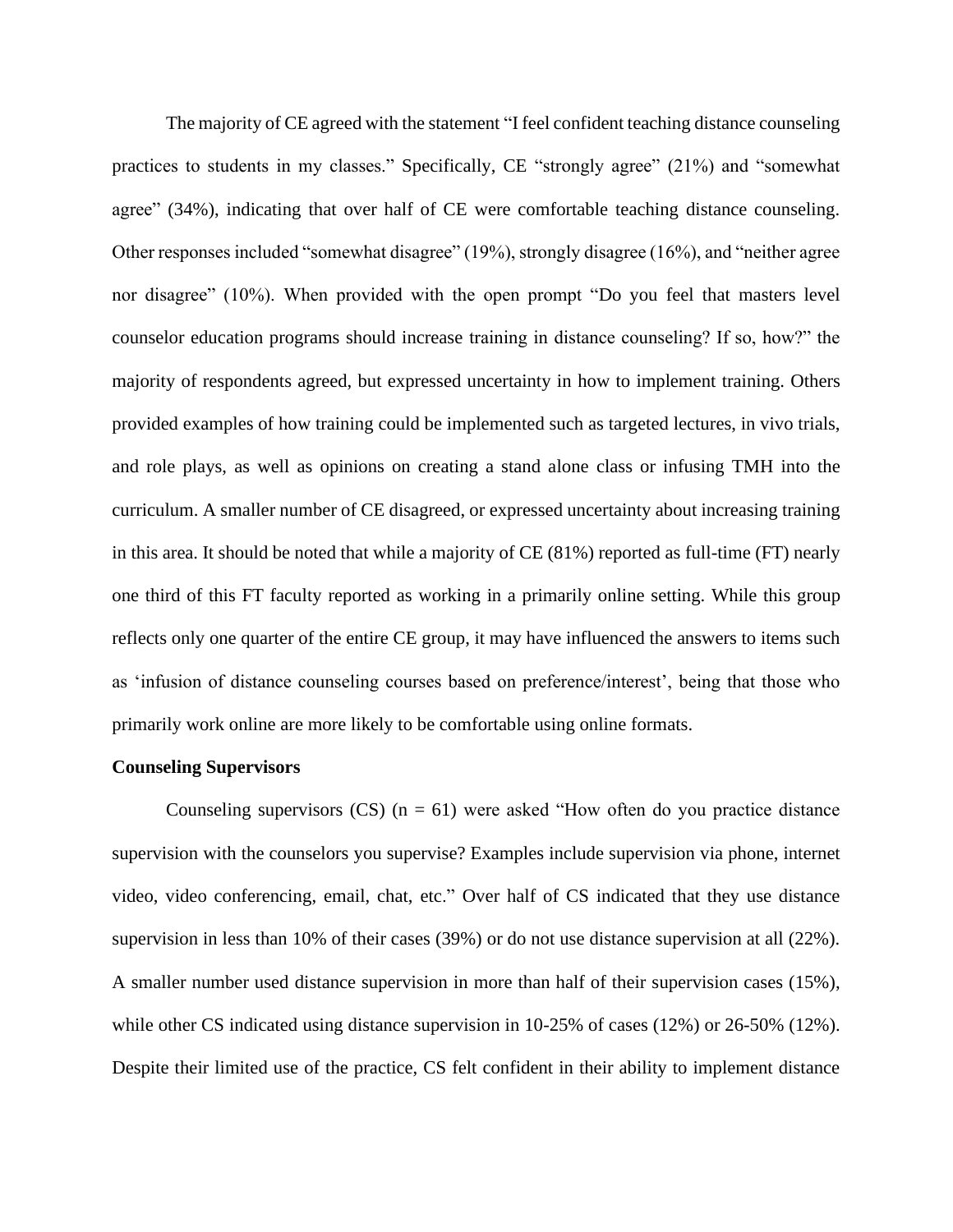supervision. When asked to indicate their agreement with the statement, "I feel confident providing distance supervision to the counseling students/professionals that I am supervising", CS "strongly agree" (46%) and "somewhat agree" (36%), indicating that over three-quarters of CS were comfortable using distance supervision. Other responses included "somewhat disagree" (3%), strongly disagree (3%), and "neither agree nor disagree" (8%).

CS responded similiarly to CEs when provided with the open prompt, "Do you feel that masters level counselor education programs should increase training in distance counseling? If so, how?" While the majority of respondents agreed, a smaller number of respondents were uncertain, felt it should be optional, or disagreed that distance training should be included at all.

#### **Counseling Practitioners**

Counseling practitioners (CP)  $(n = 86)$  were asked to what extent are they utilizing distance counseling. Over half of CP indicated that they use distance counseling in less than 10% of their cases (38%) or do not use distance counseling at all (36%). A smaller number used distance counseling in more than half of their cases (3%) with another group indicating that they practice entirely online (7%). Other CP indicated using distance counseling in 10-25% of cases (9%) or 26-50% (6%). It should be noted that this data was gathered in 2019, prior to the COVID-19 pandemic which required the majority of counseling practitioners to transition to online practice. When asked which modalities CP use when engaging in distance counseling, CP indicated preferences for video and telephone platforms, specifically: Telephone (26%), Video/web conferencing via a system purchased for my private practice (21%), and Video/web conferencing through my employer (8%). Other responses included email (7%), text (6.6%), chat/messaging (5%), turn-key internet counseling service, e.g. Better Help, Talk Space, etc. (6.6%), and other (1%).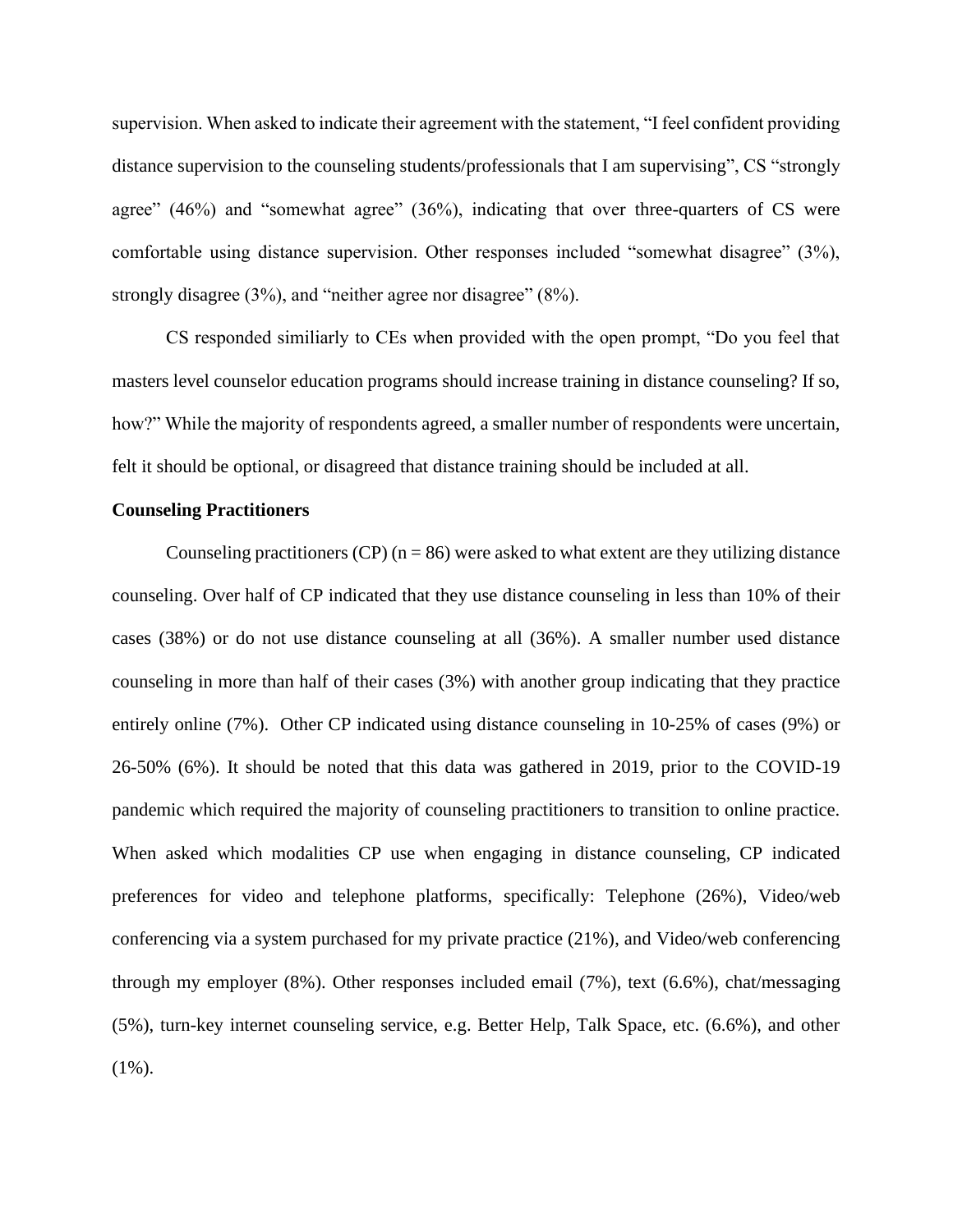CP felt confident in their ability to practice distance counseling despite its limited use in their current practice. When asked to indicate their agreement with the statement, "I feel confident providing distance counseling to the clients/students I serve", CP "strongly agree" (30%) and "somewhat agree" (23%), indicating that over half of CP were comfortable using distance counseling. Other responses included "somewhat disagree" (13%), strongly disagree (9%), and "neither agree nor disagree" (5%). Similar to CE and CS, when CP were asked to respond as to if counselor education programs should increase training in distance counseling, the majority of CP agreed, although some expressed disagreement or uncertainty about implementation.

#### **Training in Distance Counseling and Telemental Health**

All groups, CE, CS, and CP, expressed confidence in either teaching, supervising, or practicing distance counseling, despite limited personal experience with the practice. In order to address the research question "To what extent are counselor educators (CE), counseling supervisors (CS), and counseling practitioners (CP) trained in distance counseling?" All respondents, CE, CS, and CP, were asked "What training, if any, have you had in Distance Counseling and/or Telemental Health Practices?" Responses indicated: I have completed informal professional development via journal articles and remaining current on distance counseling issues (34%), I have attended formal professional development training, such as workshops and/or webinars on the topic (30%), I have not had an opportunity to have any training, although I would like to (16%), I completed a formal certification program (e.g. DCC, BC-TMH, etc.) (14%), I have not had an opportunity to have any training, and I am not interested in doing so (5%).

Whether they completed formal, informal, or certifiate training programs, overall the CE, CS, and CP respondents were satisfied with the training they received. More than half were either "extremely satisfied" (14%) or "satisfied" (37%) with their training. Another third was "neither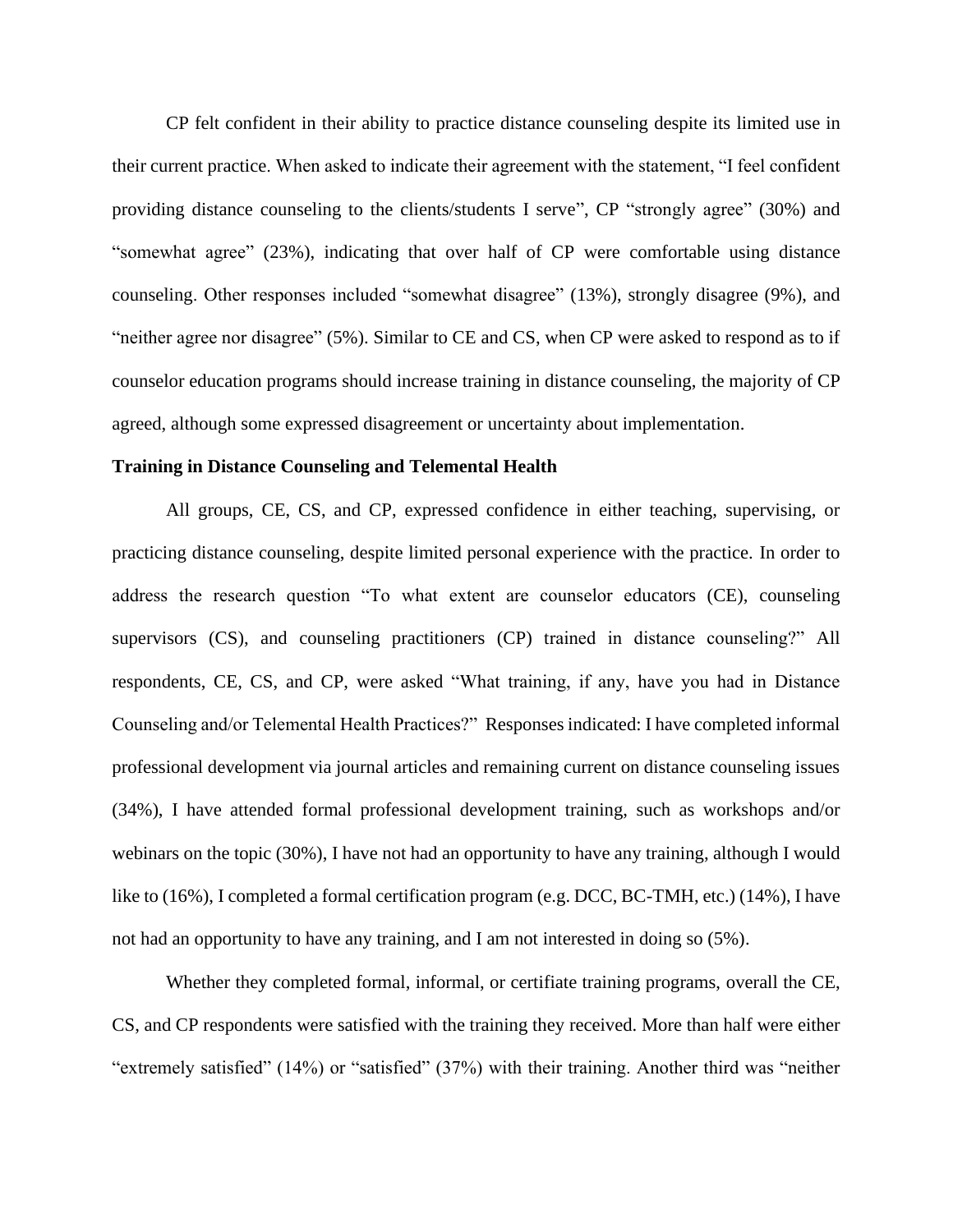satisfied nor dissatisfied" (34%), while smaller numbers indicated "somewhat dissatisfied" (10%) or "extremely dissatisfied" (4%).

#### **Discussion**

This study examined the perceptions of CE, CS, and CP in relation to distance counseling and TMH training and practice. No earlier research could be identified specifically examining Counselor Educator perceptions of distance counseling in CACREP currircula. In addition, this research recognizes the unique multiple roles that counseling professionals may play as educators, supervisors, and practitioners. The findings reveal trends in master's level training, utility and confidence, and professional development training that warrant attention in the counseling profession.

Counselor educators (CE) expressed a lack of satisfaction with the overall training that their master's level students receive in distance counseling and TMH. Specifically, 50% of CE indicated dissatisfaction with their program's training, compared to 16% who expressed satisfaction. Among those programs that do include TMH content, there is inconsistency with both how and where this content is delivered. CE indicated that Orientation and Ethics, Counseling and Helping Relationships, and field work were the most common areas in which distance content is infused. This overall lack of satisfaction with training supports earlier research in which practitioners expressed a need for more training in TMH, as well as concerns about lack of consistency in TMH and distance counseling training (Baird et al., 2018; Centore & Milacci, 2008; Cipoletta & Mocellin, 2018; Perle et al., 2012; Simms et al., 2011). A cursory review of openended responses revealed recommendations of in vivo trials, role plays, and other suggested educational activities. These responses support Trepal et al.'s (2007) earlier study on teaching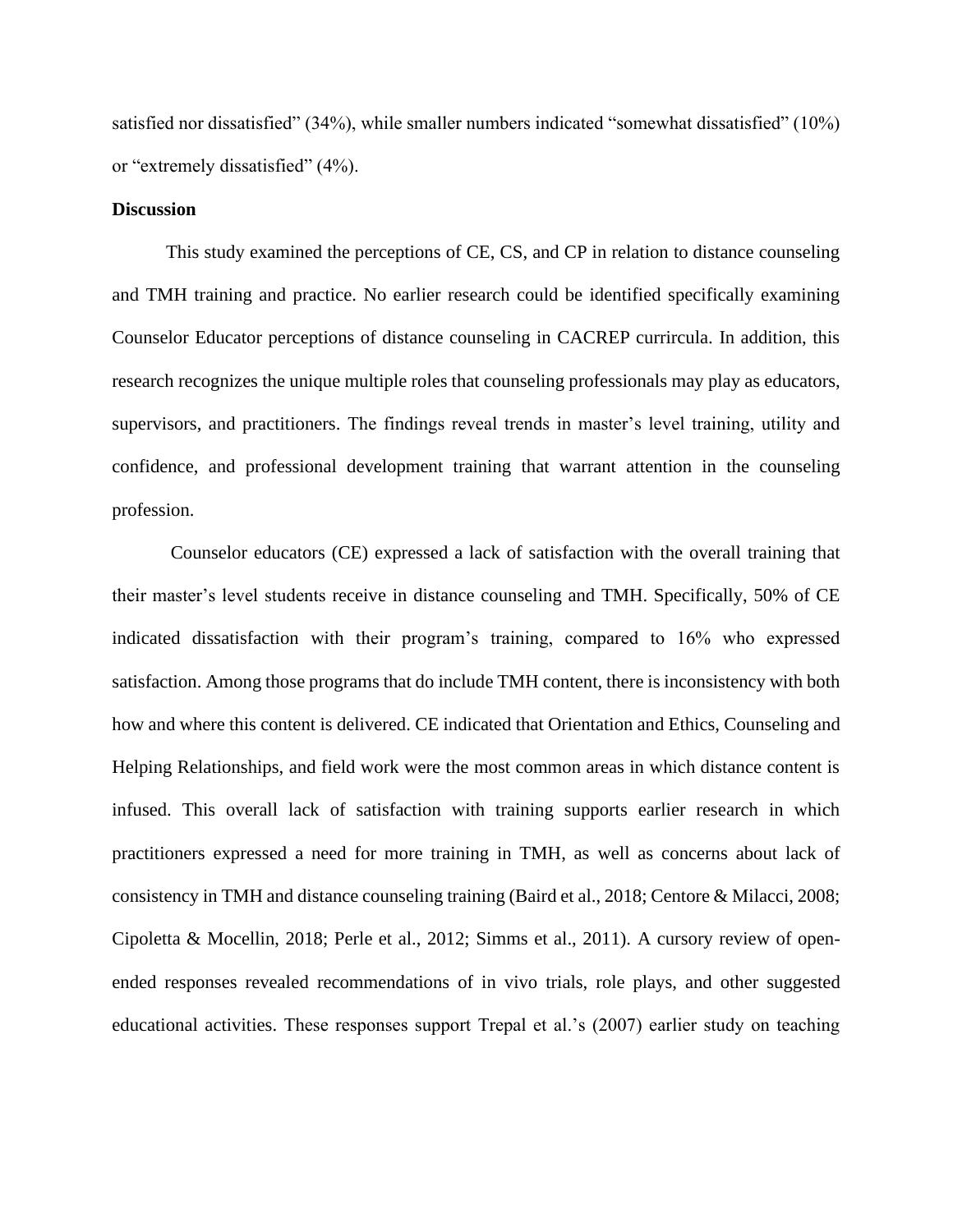online counseling skills, as well as Haberstroh et al.'s (2008) use of distance activities in field work courses.

All groups reported low utility of distance counseling among themselves and/or their students. Despite these low utility rates, CS and CP groups expressed high confidence in delivering distance services. Specifically, nearly 60% of counseling supervisors reported using distance supervision in less than 10% of their cases or not at all, but nearly 85% of CS agreed or strongly agreed that they were confident delivering distance supervision. Similarly, approximately 75% of CP reported using distance counseling in less than 10% or their cases or not at all; while over 50% of CP agreed or strongly agreed that they were confident delivering distance counseling. While the CP and CS in this study were not necessarily engaging in practice without training, their elevated confidence with limited experience warrants exploration. These findings are reflective of Baird et al. (2018)'s study in which practitioners were engaging in TMH without formal training.

These responses raise the question as to how their increased confidence has emerged, if not from seasoned professional practice in distance modalities. It is possible that individual professional development training contributed to CE, CS, and CP confidence. Nearly 80% of respondents indicated receiving formal or informal training, including 14% who had earned a credential in distance practice. Approximately 20% of respondents reported having no formal or informal training in distance counseling, yet 15% of those respondents expressed a desire to do so. These findings indicate that at least 80% of respondents sought out specific training on the topic, which may have contributed to their overall confidence in using distance counseling, distance supervision, and teaching TMH.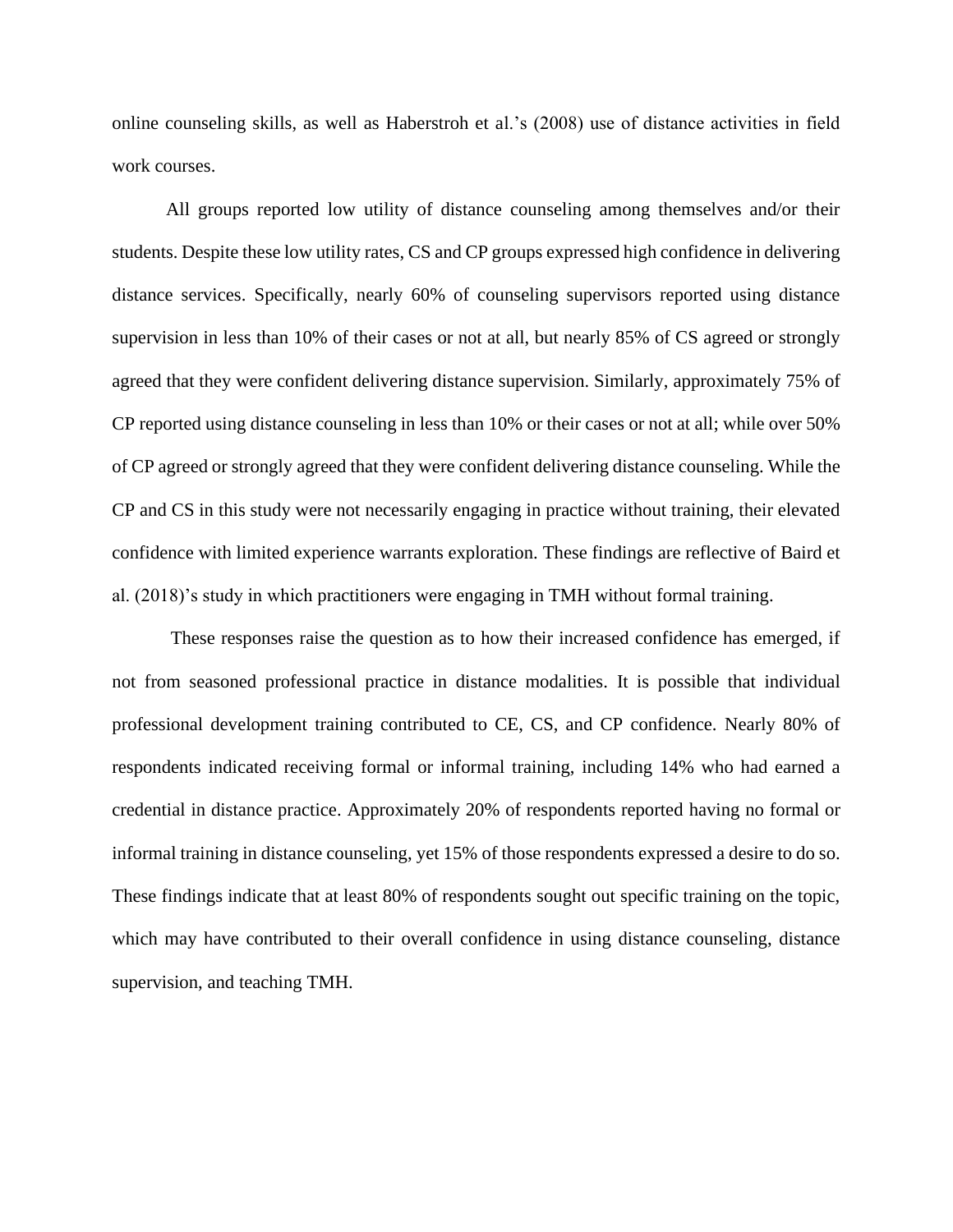#### **Implications**

**Inconsistent professional development training.** The fact that 80% of respondents sought out specific training on distance counseling and TMH appears positive. The challenge, however, is that excluding the 14% who completed a formal certificate program, there is no consistency among the training content that these CE, CS, and CP received. Even for those who did attend a certificate program; the content, scope, and depth of training varies. This lack of consistency may impact CE, CS, and CP ability to teach, supervise and/or practice in distance modalities, depending on the protocols and procedures that were included with their professional development training. Thus, it appears that the training dilemma outlined by other helping professions, including lack of formal training in curricula and inconsistency among training programs (Baird et al., 2018; Colbow, 2013), is also present in the counseling profession.

**Dissatisfaction with master's level training.** It is necessary to examine the 50% dissatisfaction rate among CE regarding distance counseling and TMH content within their master's programs. The CE responses in this study provide a useful starting point on how and where Counselor Education programs can begin to infuse content on distance counseling and TMH. While specific courses are mentioned, several of the open-ended comments suggested infusing distance counseling and telemental health into all CACREP core curriculum courses. The omission of Human Growth and Development as an area to address distance counseling is concerning, based on reports of technology's impact on child and human development (Barth, 2015; Courage et al., 2015; Globokar, 2018). The Counselor Education profession and accrediting organizations such as CACREP are encouraged to examine emerging trends in distance counseling, including where technology practice is addressed in the standards. As a profession, we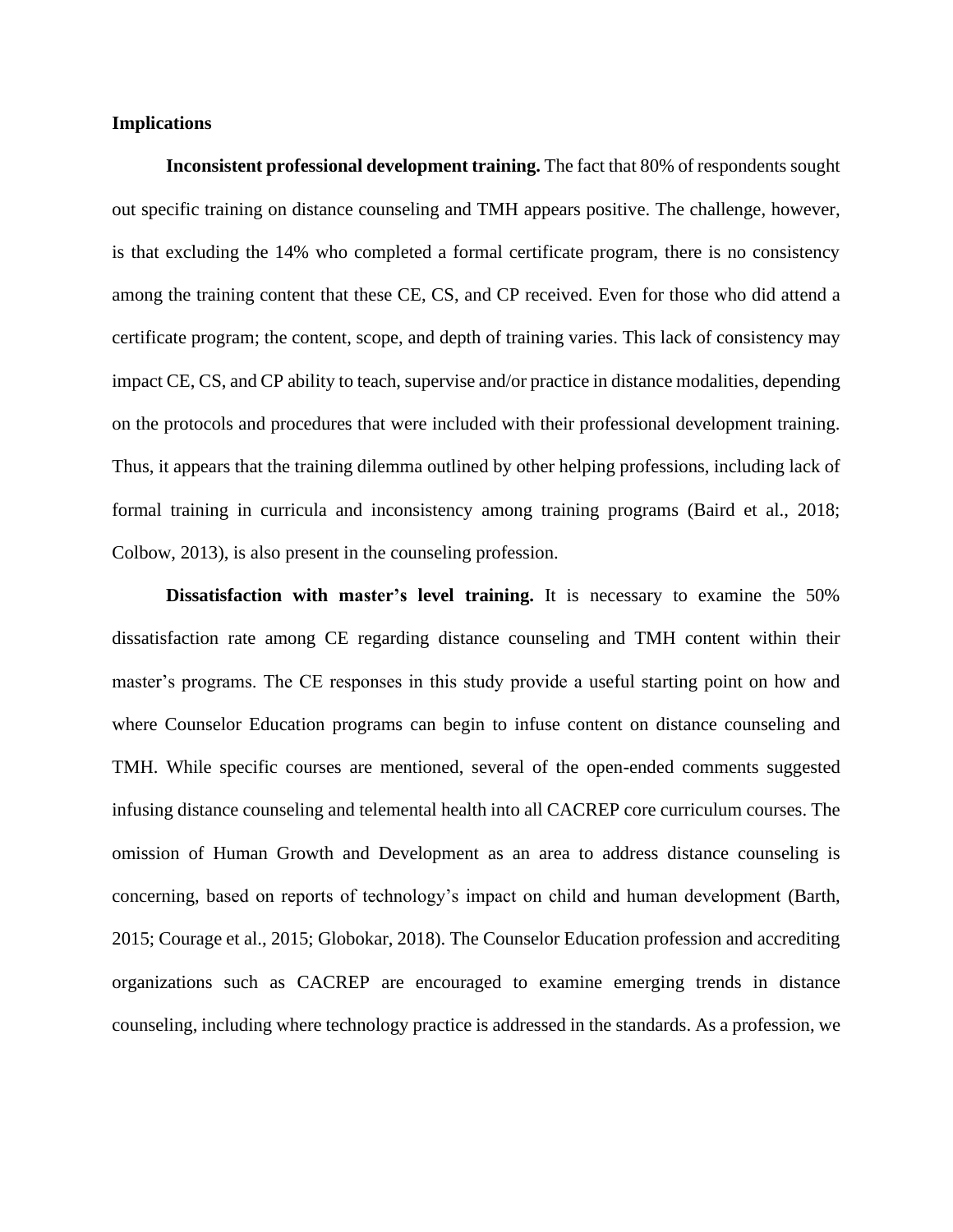must consider how we will adequately prepare the next generation of counselors to serve their clients and students.

**Cautious confidence.** The confidence of CE, CS, and CP should be viewed with caution. While confidence is essential to effective practice, the lack of distance practice and supervision coupled with high confidence signals a need for reflection. This increased confidence may be based on professional development training or interest in an emerging field. However, the lack of consistency in available training programs requires us to be vigilant about our qualifications and competence. Earlier research (Baird et al., 2018) reminds us that counseling practitioners may indeed be engaging in distance and TMH practice without required training. Adhering to ethical codes, particularly in respect to client welfare, avoiding harm, maintaining boundaries, counselor competence, and the use of technology (ACA, 2014), will assist CE, CS, and CP from mistaking enthusiasm for competence. In addition, specialty counselors such as career and school counselors, must also adhere to the standards established by their professional organizations.

#### **Limitations**

This study was limited by a small sample size, which is significant considering the breadth of the mechanisms used to solicit respondents (e.g. CESNET, ACA Connect, etc.). Due to this small size, group comparisons were ineffective to evaluate differences among CE, CS, and CP. These inter- and intra- group comparisons would have added rich detail to the study. The use of survey data as opposed to a standardized measure limits the ability to evaluate reliable and valid group comparisons and correlations. The study was also limited by relatively homogenous sample (e.g. female, White, etc.), and should not be generalized beyond the populations specified in the study. Additionally, the recruitment of participants through electronic and digital means (e.g. list serves, email, online message boards, etc.) automatically attracts respondents who are comfortable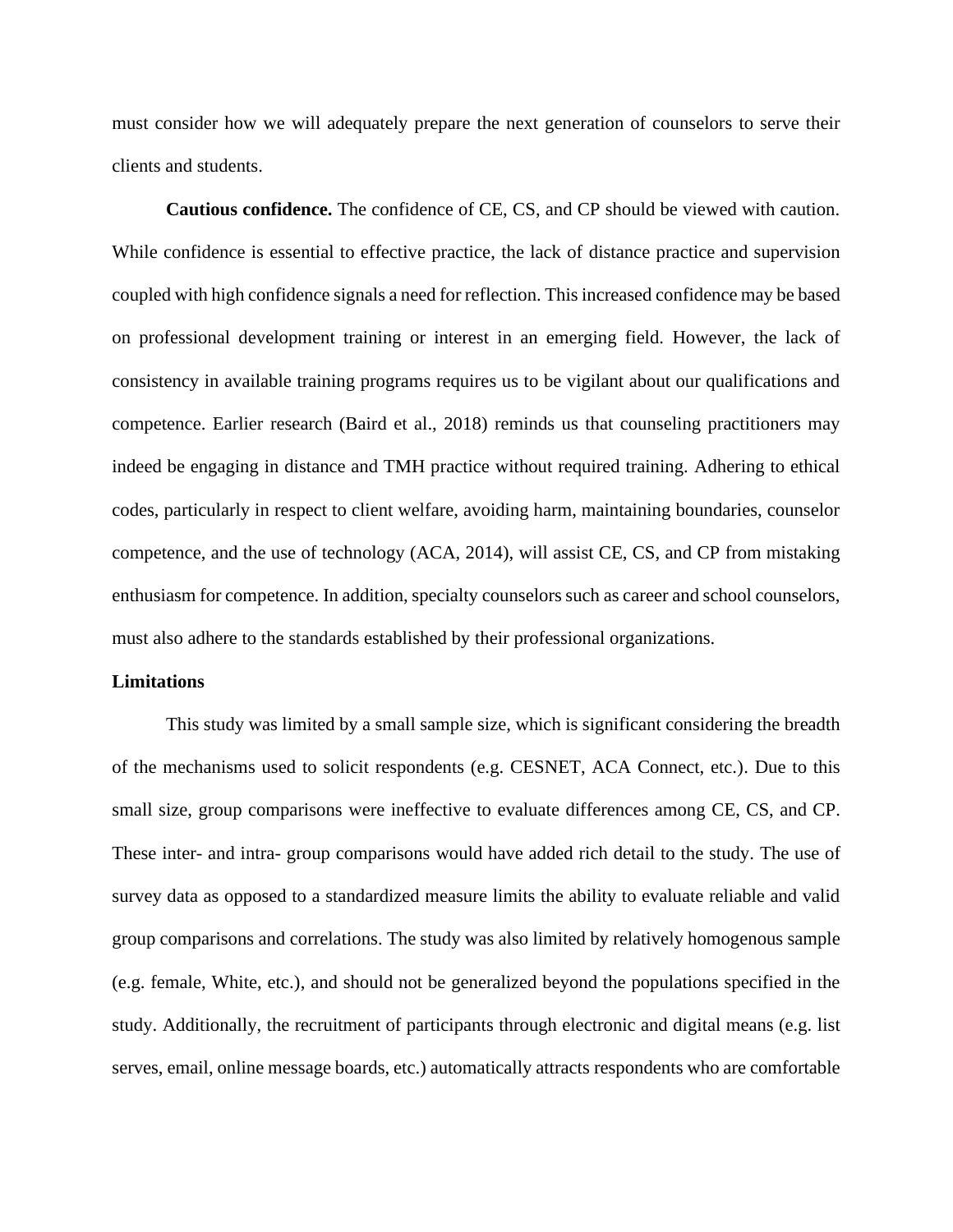with technology and perhaps more interested in distance modalities than others. Convenience sampling procedures were utilized, as opposed to random assignment. As discussed, 95% of participants had an interest in this topic prior to responding to the survey. Had the survey been randomly assigned to diverse professional counselors, it is likely that results would vary. As addressed earlier, the large number of respondents from on-campus programs may have impacted the degree to which TMH content is included in the curricula. Finally, as stated, the survey was conducted in 2019, prior to the COVID-19 pandemic, which likley significantly impacted the utiliy rates for distance counseling and TMH teaching, supervision, and practice.

There are opportunities to conduct future research on larger and more diverse populations, that would allow for broader generalization and effective inter- and intra- group comparisons. One example would be a comparison of online and on-campus CE curricula, to (1) examine prospective differences among faculty who utilize distance teaching modalities, and (2) determine the differences in TMH content from online to on-campus programs. There is likely a comfort level among those who teach online to utilize technology for roles, such as counseling and supervision. There are additional opportunities to examine the specific TMH content of training programs and recommended TMH content from those who practice regularly. This feedback could be critical since most respondents in this study did not regularly utilize distance modalities. It should be emphasized that the initial study was conducted and data was received before the COVID-19 pandemic. As mentioned, this pandemic has had radical effects not only on the counseling profession and TMH, but on the world. It can be reasonably surmised that a recreation of the survey any time after the COVID-19 pandemic would yield different results simply because of this major event. Finally, the impact of specific teaching interventions can be examined for their ability to increase TMH comfort, knowledge, and competence.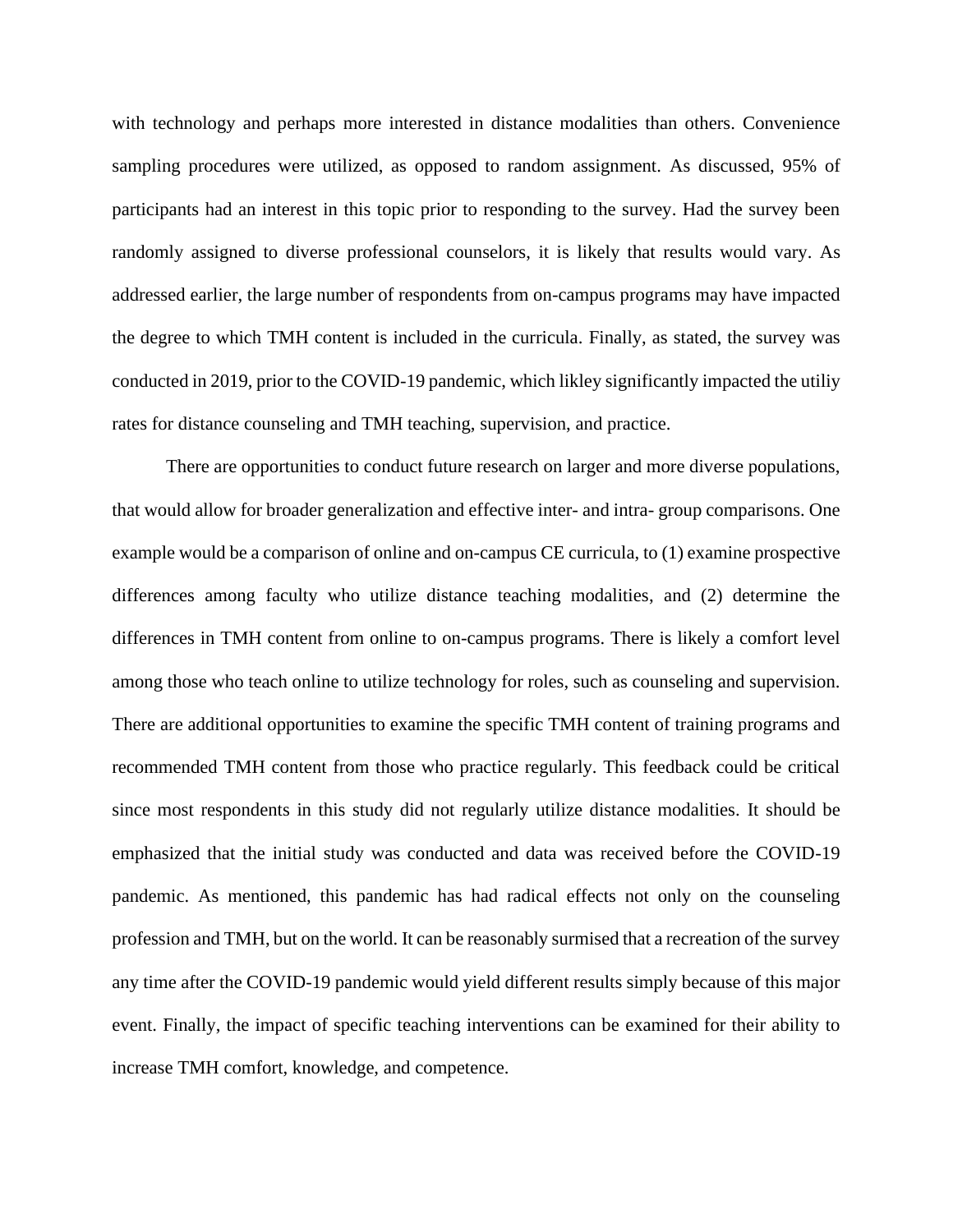#### **Conclusion**

Research on the efficacy and impact of distance counseling and telemental health continues to grow. Yet counselor training programs are not necessarily preparing students to meet these new demands. Counselor Educators (CE), Counseling Supervisors (CS), and Counseling Practitioners (CP) were surveyed to examine their perceptions of distance counseling training and practice. The majority of CE expressed dissatisfaction with their current training program's content on distance counseling. CE indicated that content is primarily included based on instructor preference or not included at all. Courses that address distance content included Orientation and Ethics, Counseling and Helping Relationships, and field work. The majority of CE felt confident in teaching distance counseling and TMH concepts in their programs. CS and CP reported low personal experience with either distance supervision or distance counseling, but high confidence in practicing distance supervision and distance counseling. Most respondents had sought additional professional development training in distance counseling and others expressed a desire to do so in the future. The study was limited by a small, homogenous sample size and utilization of convenience sampling.

This study was one of the first to specifically examine Counselor Educator perceptions of distance counseling in CACREP currircula, while also recognizing counselor's multiple roles as educators, supervisors and practitioners. The findings echo those of other helping professions, such as psychology and psychiatry, in the plea for consistency in professional development training programs on TMH, as well as opportunities to infuse distance counseling content into student training programs. The counselor education profession and CACREP are called on to examine how we will train future counselors for the increasingly important realm of distance practice. Finally, while the growth of distance counseling may drive increased professional development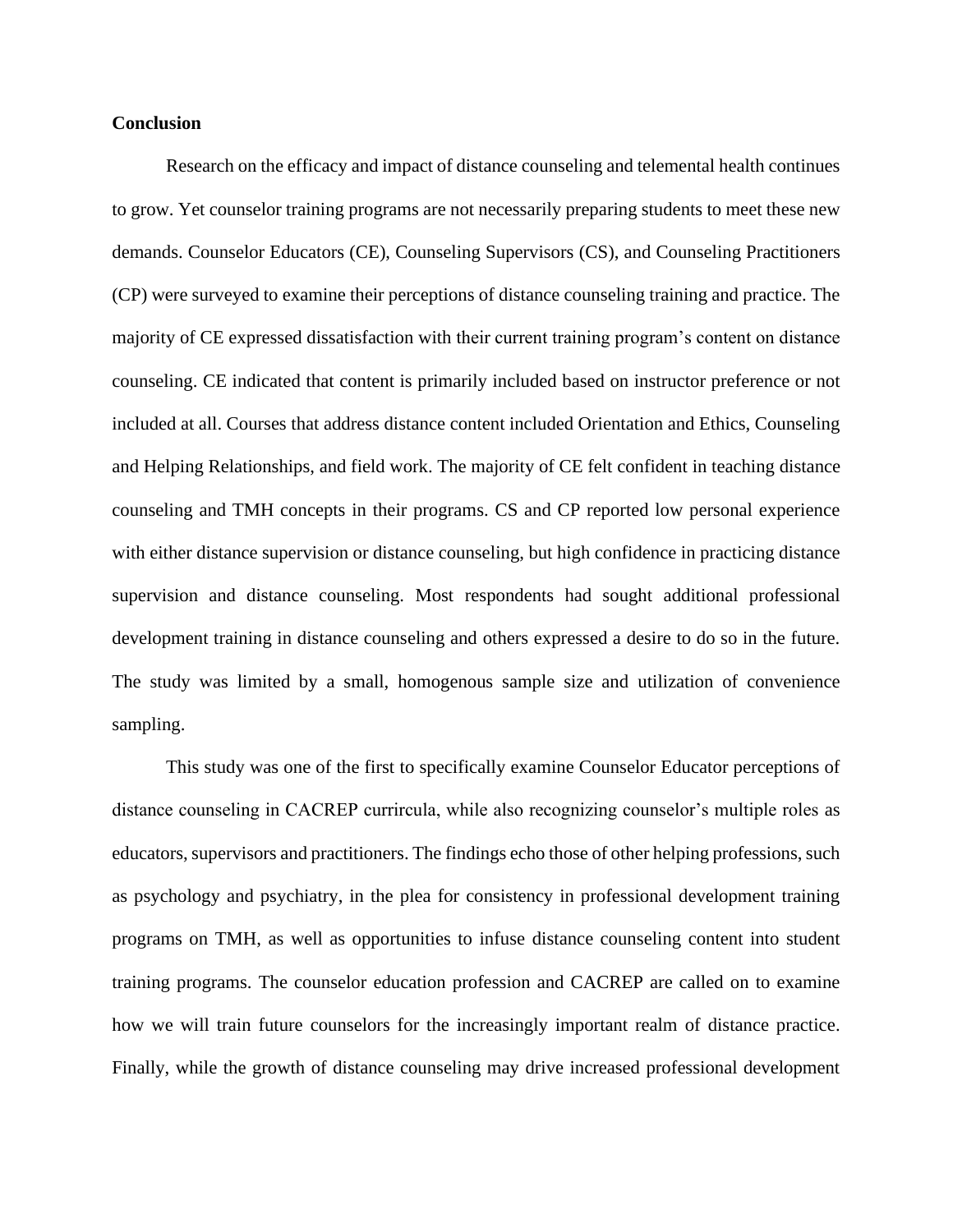and confidence, counselors, supervisors, and educators must be sure to adhere to ethical principles

and only practice within their professional competence and training.

#### **References**

- Acierno, R., Gros, D. F., Ruggiero, K. J., Hernandez-Tejada, B. M. A., Knapp, R.G., Lejuez, C. W., Muzzy, W., Frueh, C. B., Egede, L. E., & Tuerk, P. W. (2016). Behavioral activation and therapeutic exposure for post-traumatic stress disorder: A noninferiority trial of treatment delivered in-person versus home based telemental health. *Depression and Anxiety, 33,* 415-423.<https://doi.org/10.1002/da.22476>
- Alicata, D., Schropher, A., Unten, T., Aghora, R., Helm, S., Fukada, M., Ulrich, C., & Michaels, S. (2016). Telemental health training, team building, and workforce development in cultural contexts: The Hawaii experience. *Journal of Child and Adolescent Psychopharmacology, 3,* 260-265. <https://doi.org/10.1089/cap.2015.0036>
- American Counseling Association. (2014). *Code of ethics.* [http://www.counseling.org/docs/ethics/2014-aca-code-of-ethics.pdf.](http://www.counseling.org/docs/ethics/2014-aca-code-of-ethics.pdf)
- American Mental Health Counselors Association. (AMHCA). (2015). *AMHCA code of ethics*. <http://www.amhca.org/learn/ethics>
- American Mental Health Counselors Association. (AMHCA). (2017). Recommendations for the use of technology assisted counseling for clinical mental health counselors. *AMHCA White Paper.* [https://www.amhca.org/viewdocument/technology-assisted-](https://www.amhca.org/viewdocument/technology-assisted-%09counseling) counseling
- American Psychiatric Association. (2019). *History of telepsychiatry.* [https://www.psychiatry.org/psychiatrists/practice/telepsychiatry/toolkit/history-of](https://www.psychiatry.org/psychiatrists/practice/telepsychiatry/toolkit/history-of-%09telepsychiatry)[telepsychiatry](https://www.psychiatry.org/psychiatrists/practice/telepsychiatry/toolkit/history-of-%09telepsychiatry)
- American Psychological Association. (2013). Guidelines for the practice of telepsychology. *American Psychologist, 68,* 791-800. [https://doi.org/10.1037/a0035001](https://psycnet.apa.org/doi/10.1037/a0035001)
- American School Counselors Association (ASCA). (2010). *Ethical Standards for School Counselors.* [http://www.schoolcounselor.org/asca/media/asca/Resource%20Center/Legal%20and%20](http://www.schoolcounselor.org/asca/media/asca/Resource%20Center/Legal%20and%20Ethical%20Issues/Sample%20Documents/EthicalStandards2010.pdf) [Ethical%20Issues/Sample%20Documents/EthicalStandards2010.pdf](http://www.schoolcounselor.org/asca/media/asca/Resource%20Center/Legal%20and%20Ethical%20Issues/Sample%20Documents/EthicalStandards2010.pdf)
- Andersson, G., Hesser, H., Hummerdal, D., Bergman-Nordgren, L., & Carlbring, P. (2013). A 3.5-year follow-up of Internet-delivered cognitive behavior therapy for major depression. *Journal of Mental Health, 22,* 155-164. <https://doi.org/10.3109/09638237.2011.608747>
- Anthony, K. (2015). Training therapists to work effectively online and offline within digital culture. *British Journal of Guidance & Counselling, 43*(1), 36–42, <http://dx.doi.org/10.1080/03069885.2014.924617>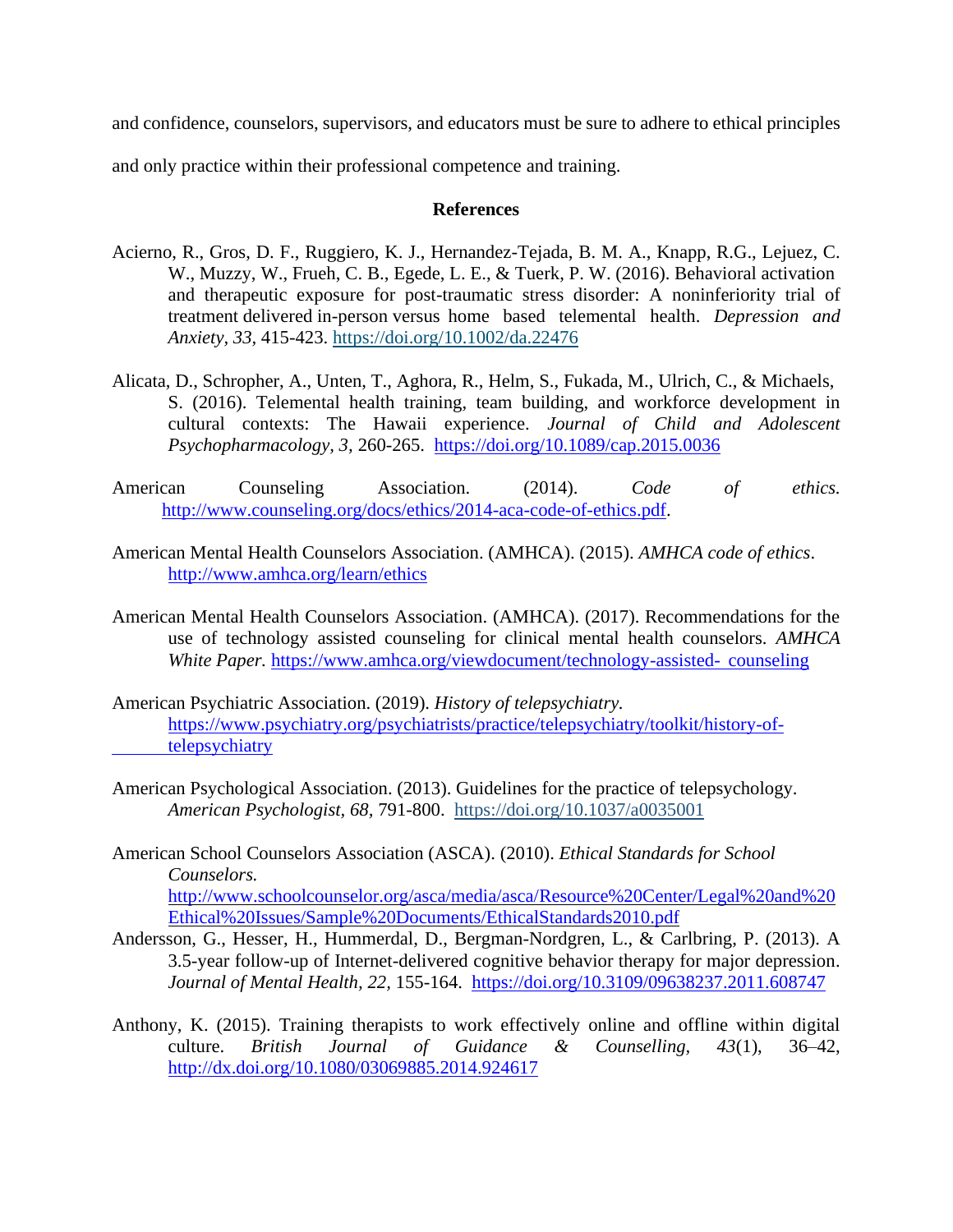- Baird, M. B., Whitney, L., & Caedo, C. E. (2018). Experiences and attitudes among psychiatric mental health advanced practice nurses in the use of telemental health: Results of an online survey. *Journal of the American Psychiatric Nurses Association, 24*(3) 235–240. <https://doi.org/10.1177/1078390317717330>
- Barth, F. D. (2015). Social media and adolescent development: Hazards, pitfalls, and opportunities for growth. *Clinical Social Work, 43,* 201-2018. <https://doi.org/10.1007/s10615-014-0501-6>
- Center for Credentialing and Education. (2019). *Board Certified Telemental Health Provider*. <https://www.cce-global.org/Credentialing/BCTMH>
- Centore, A. J., & Milacci, A. (2008). A study of mental health counselor's use and perspectives on distance counseling. *Journal of Mental Health Counseling, 30,* 267–282.
- Cipoletta, S., & Mocellin, D. (2018). Online counseling: An exploratory survey of Italian psychologists' attitudes toward new ways of interaction. *Psychotherapy Research, 28,*  909-924.<https://doi.org/10.1080/10503307.2016.1259533>
- Colbow, A. J. (2013). Looking to the future: Integrating telemental health therapy into psychologist training. *Training and Education in Professional Psychology, 3*, 155-165. <https://doi.org/10.1037/a0033454>
- Courage, M. L., Bakhtiar, A., Fitzpatrick, C., Kenny, S., & Brandeau, K. (2015). Growing up multitasking: The costs and benefits for cognitive development. *Developmental Review, 35,* 5-41.<http://dx.doi.org/10.1016/j.dr.2014.12.002>
- Council on the Accreditation of Counseling and Related Education Programs (CACREP). (2016). *2016 CACREP Standards.* [https://www.cacrep.org/for-programs/2016-cacrep](https://www.cacrep.org/for-programs/2016-cacrep-%20standards/)[standards/.](https://www.cacrep.org/for-programs/2016-cacrep-%20standards/)
- Counselor Education and Supervision NETwork Listsrve. (CESNET). (2016). FAQs. <http://www.cesnet-l.net/FAQ/>
- Dryman, M. T., McTeague, L. M., Olino, T. M., & Heimberg, R. G. (2017). Evaluation of an open-access CBT-based internet program for social anxiety: Patterns of use, retention, and outcomes. *Journal of Consulting & Clinical Psychology, 85,* 988-1000. <https://doi.org/10.1037/ccp0000232>
- Globokar, R. (2018). Impact of digital media on emotional, social and moral development. *Nova prisutnost, 3,* 545-560.<https://doi.org/10.31192/np.16.3.8>
- Gloff, N. E., LeNoue, S. R., Novins, D. K., & Myers, K. (2015). Telemental health for children and adolescents. *International Review of Psychiatry, 27*, 513–524. <http://dx.doi.org/10.3109/09540261.2015.1086322>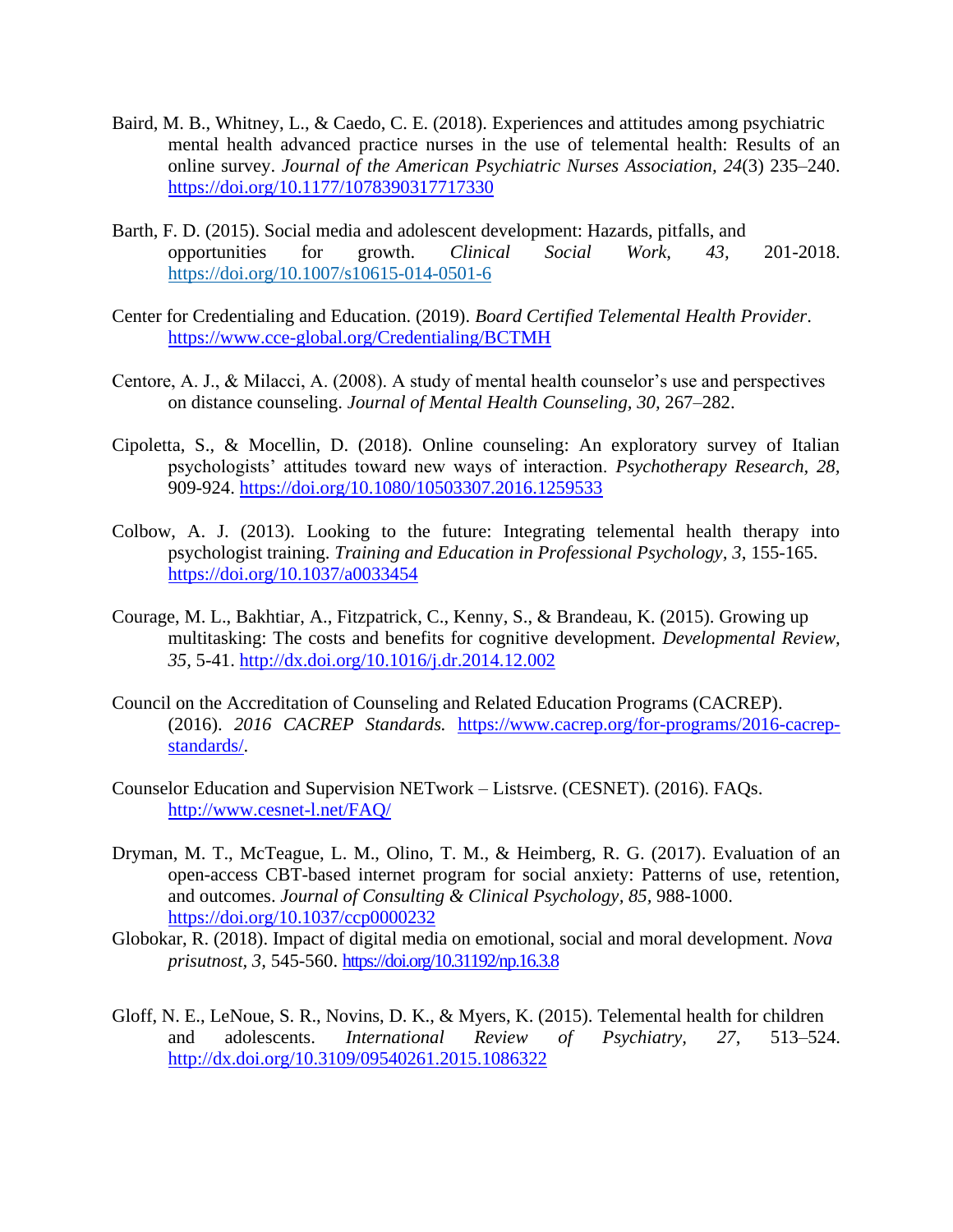- Glover, J. A., Williams, E., Hazlett, L. J., & Campbell, N. (2013). Connecting to the future: Telepsychiatry in post graduate medical education. *Telemedicine and e-Health, 19,* 474- 479.<https://doi.org/10.1089/tmj.2012.0182>
- Glueckauf, R. L., Maheu, M. M., Drude, K. P., Wells, B. A., Wang, Y., Gustafson, D. J., & Nelson, E. (2018). Survey of psychologists' telebehavioral health practices: Technology use, ethical issues, and training needs. *Professional Psychology: Research and Practice, 49*(3), 205-219. [https://doi.org/10.1037/pro0000188](https://psycnet.apa.org/doi/10.1037/pro0000188)
- Gross, C. R., Reilly-Spong, N., Park, T., Zhao, R., Gurvich, O. V., & Ibrahim, H. N. (2017). Telephone adapted Mindfulness-based Stress Reduction (tMBSR) for patients awaiting kidney transplantation. *Contemporary Clinical Trials, 57,* 37-43. <http://dx.doi.org/10.1016/j.cct.2017.03.014>
- Haberstroh, S., Parr, G., Bradley, L., Morgan-Flemming, B., & Gee, R. (2008). Facilitating online counseling: Perspectives from counselors in training. *Journal of Counseling & Development, 86,* 460-470. [https://doi.org/10.1002/j.1556-6678.2008.tb00534.x](https://psycnet.apa.org/doi/10.1002/j.1556-6678.2008.tb00534.x)
- Harris-Bowlsbey, J., & Sampson, J. P. (2005). Use of technology in delivering career services worldwide. *Career Development Quarterly, 54,* 48-56. [https://doi.org/10.1002/j.2161-](https://doi.org/10.1002/j.2161-0045.2005.tb00140.x) [0045.2005.tb00140.x](https://doi.org/10.1002/j.2161-0045.2005.tb00140.x)
- Hilty, D. M., Crawford, A., Teshima, J., Chan, S., Sunderji, N., Yellowlees, P. M., Kramer, G., O'Neill, P., Fore, C., Luo, J., & Li, S. (2015). A framework for telepsychiatric training and e-health: Competency-based education, evaluation and implications. *International Review of Psychiatry, 27,* 569-592.<http://dx.doi.org/10.3109/09540261.2015.1091292>
- Hobbs, M. J., Joubert, A. E., Mahoney, A. E. J., & Andrews, G. (2018). Treating late-life depression: Comparing the effects of internet-delivered cognitive behavior therapy across the adult lifespan. *Journal of Affective Disorders, 226,* 58-65. <https://doi.org/10.1016/j.jad.2017.09.026>
- Hoffman, P., & Kane, J. M. (2013). Telepsychiatry education and curriculum development in residency training. *Academic Psychiatry, 39,* 108–109. https://doi.org/10.1007/s40596- 013-0006-6
- Huskamp, H. A., Busch, A. B., Souza, J., Uscher-Pines, L., Rose, S., Wilcock, A., Landon, B. & Mehrotra, A. (2018). How is telemedicine being used in opioid and other substance use disorder treatment? *Health Affairs, 37,* 1940-1947. <https://doi.org/10.1377/hlthaff.2018.05134>
- Kozlowski, K. A., & Holmes, C. M. (2017). Teaching online group counseling skills in an oncampus group counseling course. *The Journal of Counselor Preparation and Supervision, 9*(1). http://dx.doi.org/10.7729/91.1157

Lambert, D., Gale, J., Hartley, D., Croll, Z., & Hansen, A. (2016). Understanding the business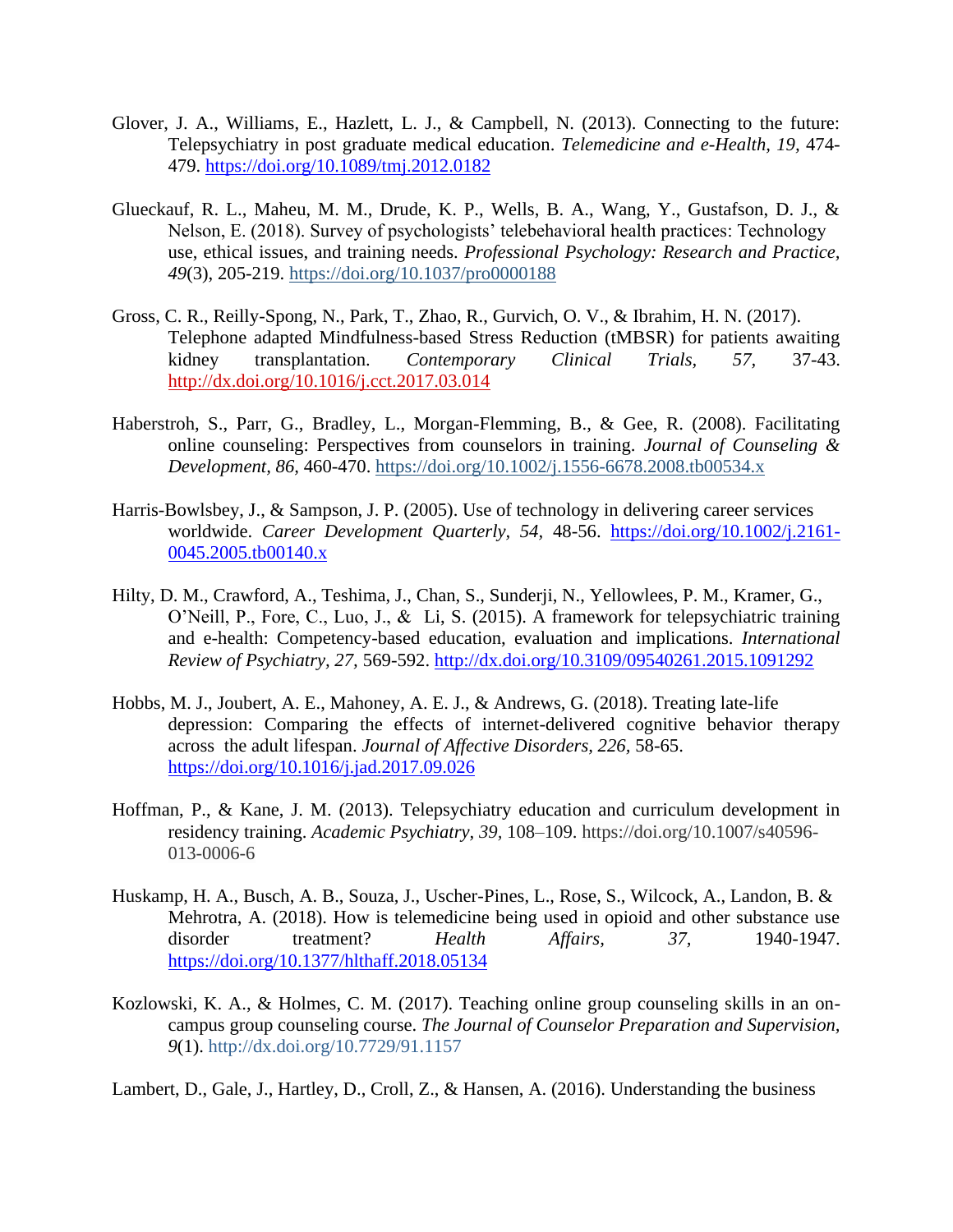case for telemental health in rural communities. *Journal of Behavioral Health Services & Research, 43,* 366–379. <https://doi.org/10.1007/s11414-015-9490-7>

- Levy, A. (2020, May 11). Working from home is here to stay, even when the economy opens. [https://www.cnbc.com/2020/05/11/work-from-home-is-here-to-stay-after](https://www.cnbc.com/2020/05/11/work-from-home-is-here-to-stay-after-coronavirus.html)[coronavirus.html](https://www.cnbc.com/2020/05/11/work-from-home-is-here-to-stay-after-coronavirus.html)
- Lorian, C. N., Titov, N., & Grisham, J. R. (2012). Changes in risk-taking over the course of internet-delivered cognitive behavioral therapy treatment for generalized anxiety disorder. *Journal of Anxiety Disorders, 26,* 140-149.<https://doi.org/10.1016/j.janxdis.2011.10.003>
- McCarty, C. A., Vander Stoep, A., Violette, H., & Myers, K. (2015). Interventions developed for psychiatric and behavioral treatment in the children's ADHD telemental health treatment study. *Journal of Child and Family Studies, 24,* 1735–1743. <https://doi.org/10.1007/s10826-014-9977-5>
- Naderifar, M., Goli, H., & Ghaljaie, F. (2017). Snowball sampling: A purposeful method of sampling in qualitative research. *Strides in Development of Medical Education. 14(3)*: e67670. doi: 10.5812/sdme.67670.
- National Career Development Association (NCDA). (2015). *NCDA 2015 code of ethics.* [http://www.ncda.org/aws/NCDA/asset\\_manager/get\\_file/3395](http://www.ncda.org/aws/NCDA/asset_manager/get_file/3395)**.**
- Newman, M. G., Szkodny, L. E., Llera, S., J., & Przeworski, A. (2011). A review of technologyassisted self-help and minimal contact for drug and alcohol abuse and smoking addiction: Is human contact necessary for therapeutic efficacy? *Clinical Psychology Review, 31,* 178- 186. [https://doi.org/10.1016/j.cpr.2010.10.002](https://psycnet.apa.org/doi/10.1016/j.cpr.2010.10.002)
- Ostrowski, J., & Collins, T. (2016). A comparison of telemental health terminology used across mental health state licensing boards. *The Professional Counselor, 6,* 387-396. doi: 10.15241/jo.6.4.387 [https://tpcjournal.nbcc.org/wp-content/uploads/2016/11/Pages387-](https://tpcjournal.nbcc.org/wp-content/uploads/2016/11/Pages387-396-OstrowskiCollins-TelementalHealth.pdf) [396-OstrowskiCollins-TelementalHealth.pdf](https://tpcjournal.nbcc.org/wp-content/uploads/2016/11/Pages387-396-OstrowskiCollins-TelementalHealth.pdf)
- Perle, J. G., Langsam, L. C., Randel, A., Lutchman, S., Levine, A B., Odland, A. P., Nierenberg, B., & Marker, C. D. (2012). Attitudes toward psychological telehealth: Current and future clinical psychologists opinions of internet-based interventions. *Journal of Clinical Psychology, 69,* 100-113.<https://doi.org/10.1002/jclp.21912>
- Pullen, S. J., White, J. C., Salgado, C. A., Sengupta, S., Takala, C. R., Tai, S., Swintak, C., & Shatkin, J. P. (2013). Video-teleconferencing with medical students to improve exposure to child and adolescent psychiatry. *Academic Psychiatry, 34,* 268-270. <https://doi.org/10.1176/appi.ap.12040073>
- Simms, D. C., Gibson, K., & O'Donnell, S. (2011). To use or not to use: Clinicians' perceptions of telemental health. *Canadian Psychology, 52,* 41-51. [https://doi.org/10.1037/a0022275](https://psycnet.apa.org/doi/10.1037/a0022275)